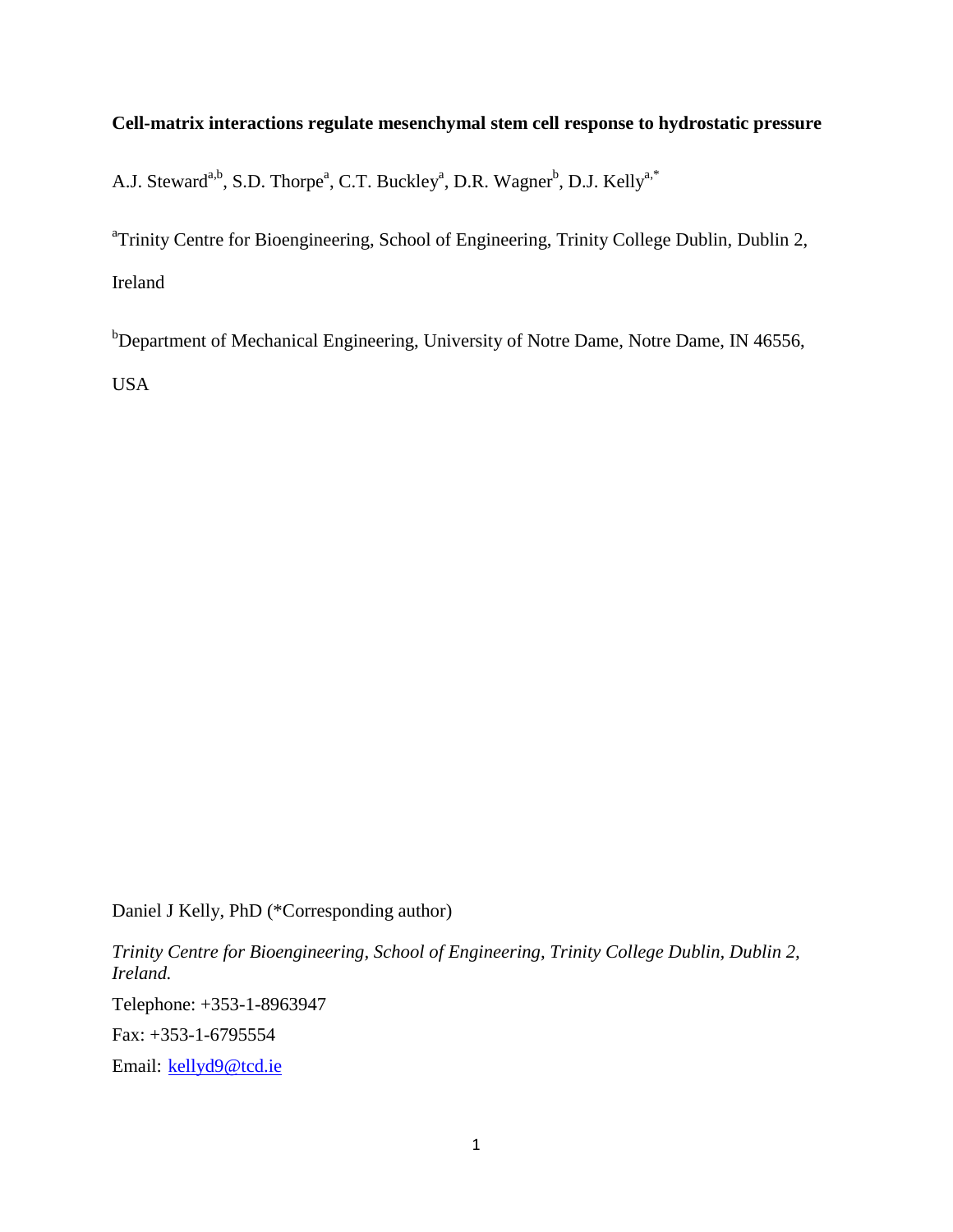### **Abstract**

Both hydrostatic pressure (HP) and cell-matrix interactions have independently been shown to regulate the chondrogenic differentiation of mesenchymal stem cells (MSCs). The objective of this study was to test the hypothesis that the response of MSCs to hydrostatic pressure will depend on the biomaterial within which the cells are encapsulated. Bone marrow derived MSCs were seeded into either agarose or fibrin hydrogels and exposed to 10 MPa of cyclic HP (1 Hz, 4 h/day, 5 days/week for 3 weeks) in the presence of either 1 or 10 ng/ml TGF-β3. Agarose hydrogels were found to support a spherical cellular morphology, while MSCs seeded into fibrin hydrogels attached and spread, with clear stress fiber formation. Hydrogel contraction was also observed in MSC-fibrin constructs. While agarose hydrogels better supported chondrogenesis of MSCs, HP only enhanced sulphated glycosaminoglycans (sGAG) accumulation in fibrin hydrogels, which correlated with a reduction in fibrin contraction. HP also reduced alkaline phosphatase activity in the media for both agarose and fibrin constructs, suggesting that this stimulus plays a role in the maintenance of the chondrogenic phenotype. This study demonstrates that a complex relationship exists between cell-matrix interactions and hydrostatic pressure which plays a key role in regulating the chondrogenic differentiation of MSCs.

**Keywords:** Fibrin, agarose, hydrostatic pressure, stem cell, chondrogenesis, endochondral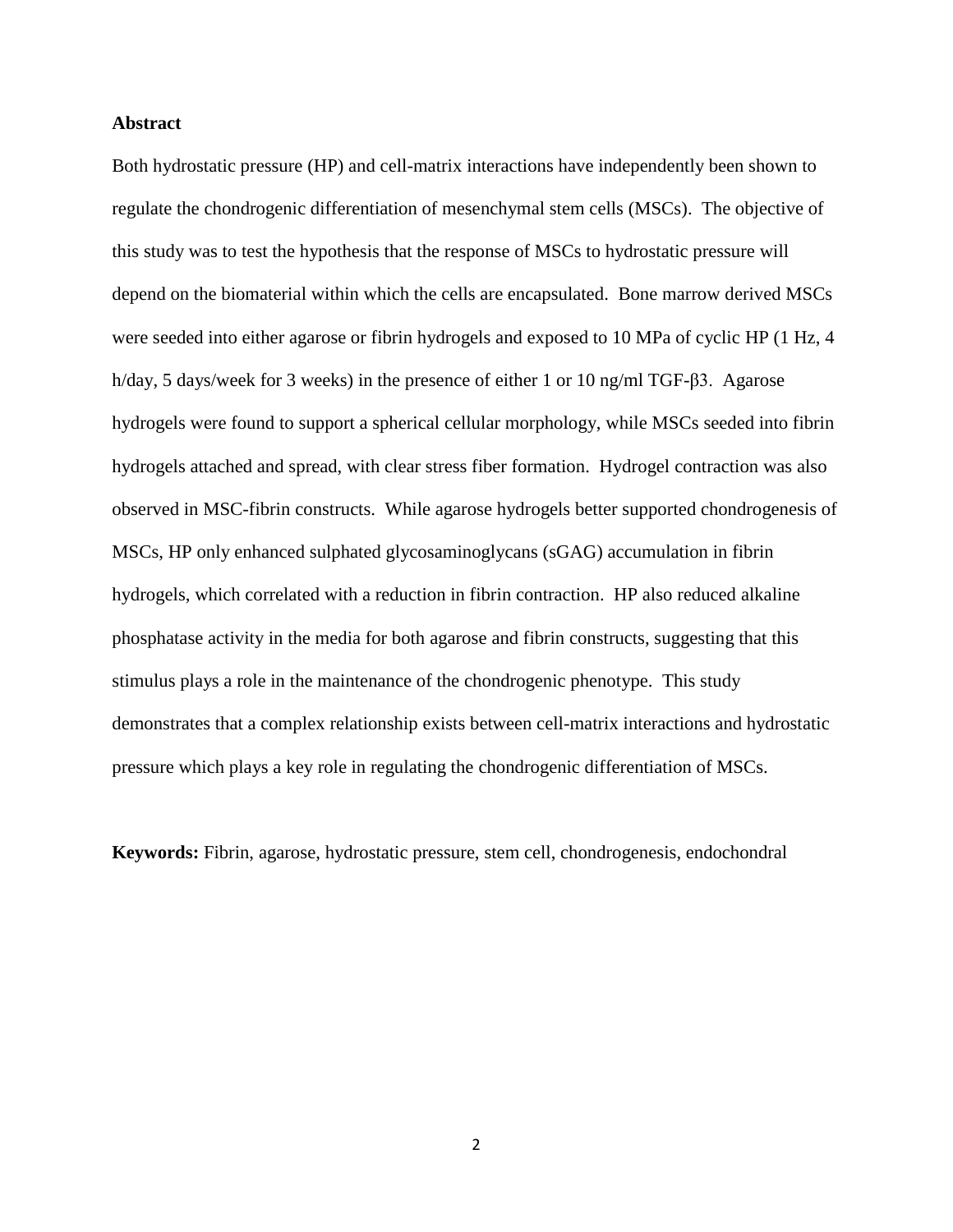### **1. Introduction**

Environmental cues, both biochemical and biophysical, regulate chondrogenesis of mesenchymal stem cells (MSCs). Various forms of mechanical loading, such as dynamic compression, tension, hydrostatic pressure and fluid flow have been shown to play a key role in determining the differentiation pathway of MSCs [1]. This has led to increased interest in the use of hydrostatic pressure (HP) in the field of cartilage tissue engineering [2]. HP has been shown to increase both chondrogenic gene expression (e.g. Sox9, aggrecan, collagen type II) and matrix production (proteoglycan, collagen) in MSCs maintained in pellets, collagen I sponges, and synthetic scaffolds [3–8]. Furthermore, HP has been shown to play a role in the maintenance of the chondrogenic phenotype for chondrocytes and joint tissue derived stem cells by suppressing the expression of hypertrophic markers [9,10]. In contrast, other studies have demonstrated that HP has little to no effect on chondrogenic gene expression and matrix accumulation [11,12]. Therefore, uncertainty exists in the literature as to the role HP plays in regulating chondrogenic differentiation of MSCs.

Cell-matrix interactions also play a key role in the chondrogenic differentiation of MSCs [13]. Arginine-glycine-aspartic acid (RGD) is an amino acid sequence that integrins are known to bind to, and it is commonly used to allow cells to adhere to scaffolds that do not have any binding sites. Previous studies have demonstrated that when MSCs are seeded in RGD-modified alginate hydrogels chondrogenic gene expression and matrix accumulation is inhibited relative to arginine-glycine-glutamic acid (RGE)-modified controls to which MSCs cannot adhere [14]. The inhibitory effect of RGD can be blocked with the addition of soluble RGD or cytochalasin D (an F-actin cytoskeleton inhibitor), demonstrating a role for cell attachment and actin cytoskeleton formation in suppressing chondrogenic differentiation [15]. While the interplay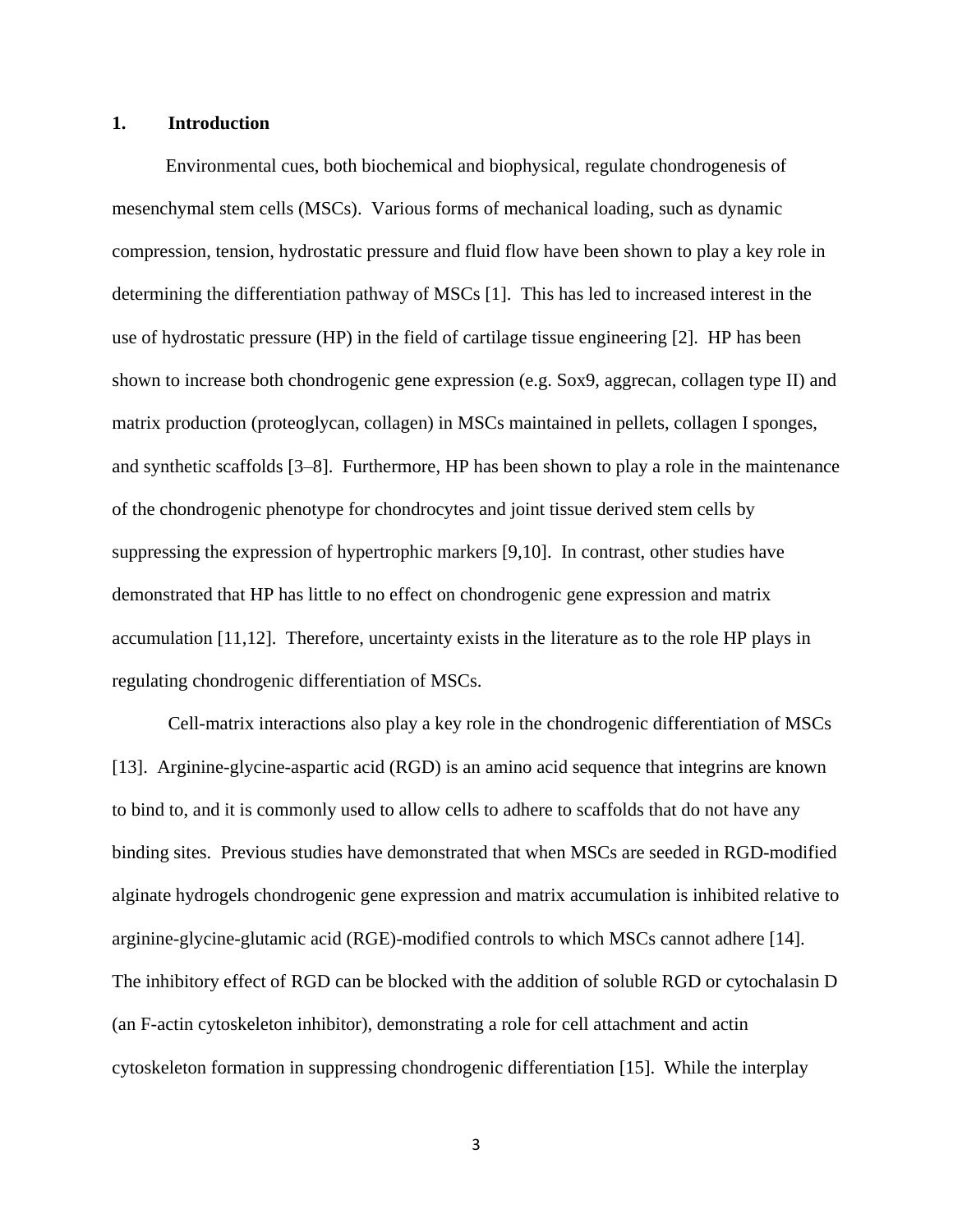between MSCs and the extracellular environment may inhibit chondrogenesis, such interactions and the development of a functional actin cytoskeleton may also be necessary for mechanotransduction to occur [16–18]. For example, an intact dynamic actin cytoskeleton under tension has been shown to be necessary for fluid flow-induced changes in Sox-9 gene expression in MSCs [19]. Furthermore, chondrocytes in pellet culture respond more favorably to HP relative to cells embedded in alginate hydrogels [20], suggesting that cellular interactions with the local environment also regulate stem cell response to HP. These studies would suggest that the response of MSCs to HP might depend on cell-matrix interactions unique to the scaffold or hydrogel within which they are embedded.

The objective of this study was to examine the interplay of cell-matrix interactions and hydrostatic pressure on chondrogenesis of MSCs. We specifically sought to compare the response of MSCs to HP following encapsulation in fibrin, where cells are known to directly adhere and spread within the hydrogel [21,22], to that in agarose, where cells do not adhere and hence maintain a spherical morphology when encapsulated within the hydrogel [23–25]. Our hypothesis was that cells seeded in fibrin hydrogels would be more mechanosensitive and hence demonstrate a more robust response to HP, while cells seeded in agarose hydrogels would show little to no response to HP.

## **2. Materials and Methods**

#### **2.1 Cell isolation, expansion, and encapsulation**

Bone marrow was harvested from the femoral diaphysis of three 4-month-old pigs  $(\sim 50$ kg) under sterile conditions. MSCs were isolated and expanded according to a modified method developed for human MSCs [26]. Cultures were expanded in high-glucose Dulbecco's modified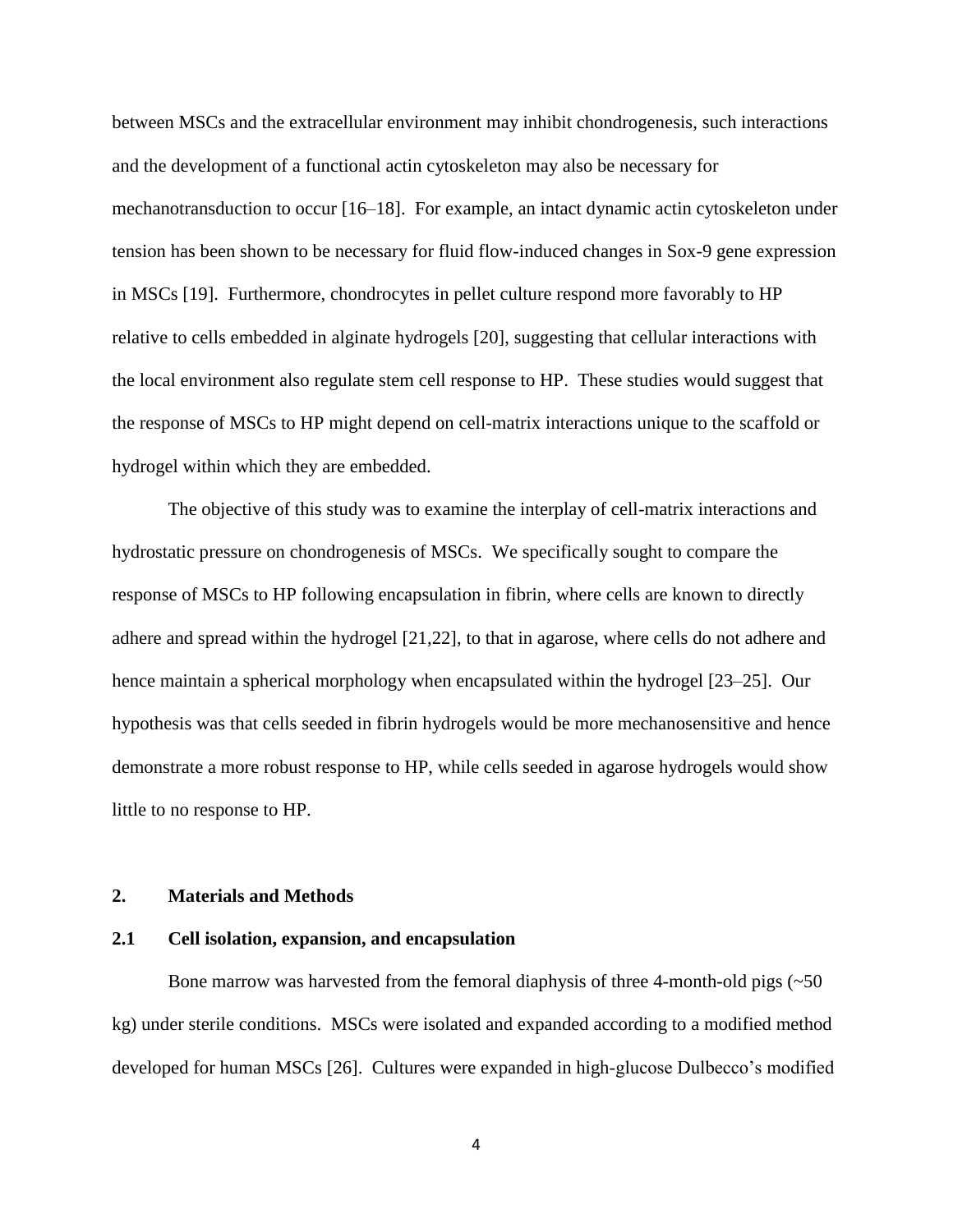Eagle's Medium (hgDMEM GlutaMAX) supplemented with 10% fetal bovine serum (FBS), and penicillin (100 U/ml)-streptomycin (100 μg/ml) (all GIBCO, Biosciences). After expansion (third passage) MSCs were encapsulated in either agarose (Type VII, Sigma-Aldrich) or fibrin hydrogels at a density of 15 x 10<sup>6</sup> cells/ml. MSCs were mixed with agarose at  $\sim$ 40°C to yield a final gel concentration of 2%. The agarose-cell suspension was cast in a stainless steel mold, and cored using a biopsy punch to produce cylindrical scaffolds  $(\emptyset$  5 x 3 mm thickness). Fibrinogen (Sigma-Aldrich, Ireland) was dissolved in aprotinin solution (Nordic Pharma, UK). Cells were mixed with this solution and thrombin added to crosslink the gel. The solution was immediately injected into an agarose mold to yield fibrin cylindrical hydrogels (50 mg/ml fibrinogen, 5000 KIU/ml aprotinin, and 2.5 U/ml thrombin final concentrations) with the same dimensions as the agarose hydrogels. Constructs were maintained in 5 ml/construct of a chemically defined chondrogenic media consisting of hgDMEM GlutaMAX supplemented with penicillin (100 U/ml)-streptomycin (100 μg/ml) (GIBCO, Biosciences, Ireland), 100 μg/ml sodium pyruvate, 40 μg/ml <sub>L</sub>-proline, 50 μg/ml <sub>L</sub>-ascorbic acid-2-phosphate, 1.5 mg/ml BSA, 1 x insulin-transferrinselenium, 100 nM dexamethasone (all Sigma-Aldrich, Ireland) and either 1 or 10 ng/ml recombinant human transforming growth factor-β3 (TGF-β3; ProSpec-Tany TechnoGene Ltd, Israel). Constructs were allowed to equilibrate overnight before the initiation of hydrostatic pressure.

#### **2.2 Application of hydrostatic pressure**

Constructs were sealed into sterile bags with 2 ml of medium per construct during the loading period, and then returned to culture dishes containing 5 ml of medium per construct. Cyclic HP was applied in a custom bioreactor filled with water within a 37°C incubator as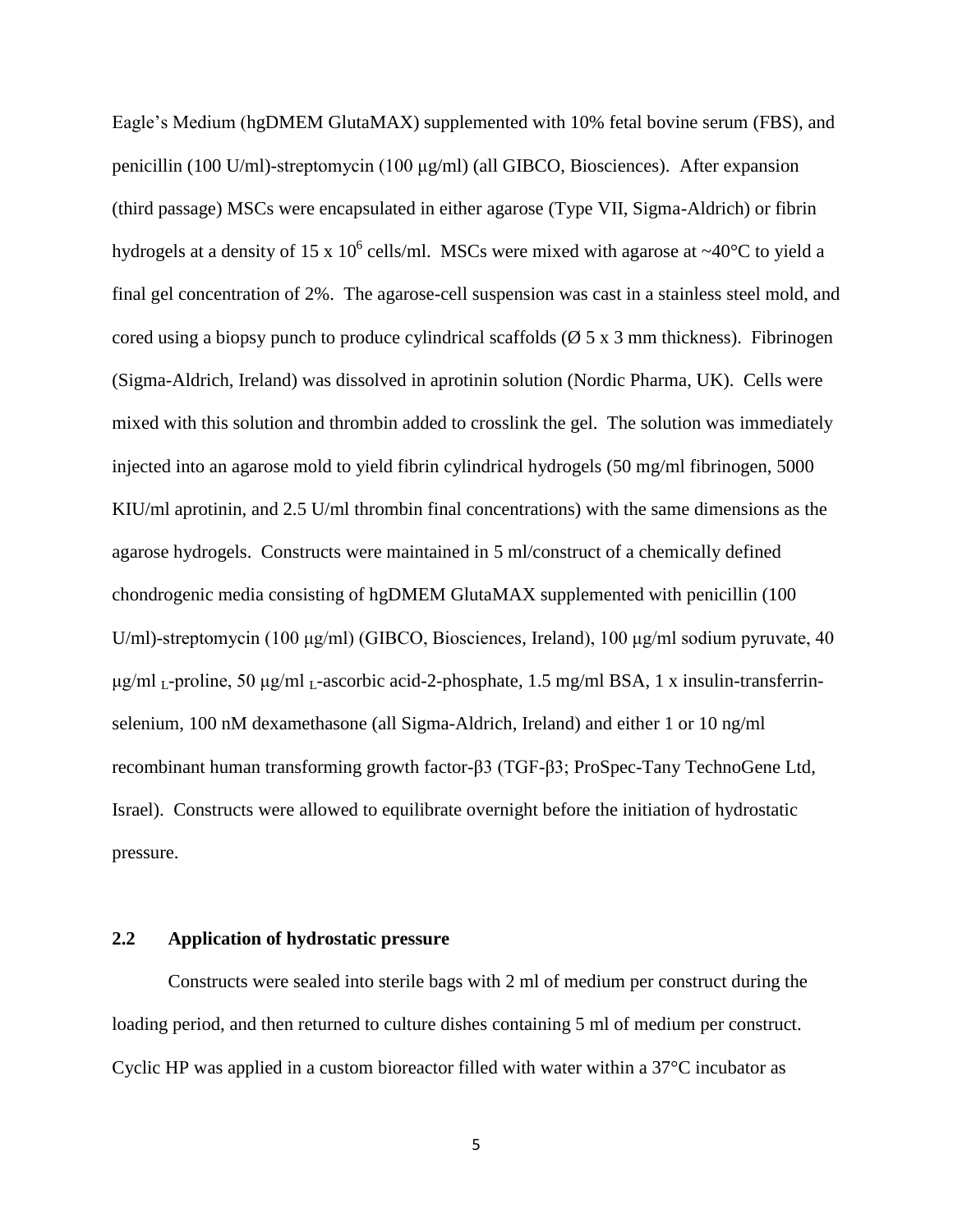described previously [27]. The sealed bags exposed to HP were placed into the pressure vessel while the free swelling (FS) controls were placed into an open water bath next to the pressure vessel. HP was applied at an amplitude of 10 MPa at a frequency of 1 Hz, 4 h/day, 5 days/week for 3 weeks. Half-medium exchanges were performed every 3-4 days and media samples were collected for biochemical analysis.

## **2.3 Biochemical Analysis**

Constructs' (n=4) wet weight and diameters were measured, and digested with papain (125  $\mu$ g/ml) in 0.1 M sodium acetate, 5 mM <sub>L</sub>-cysteine-HCl, and 0.05 M EDTA (pH 6.0, all Sigma-Aldrich) at 60°C under constant rotation for 18 hours. DNA content was quantified using the Hoechst Bisbenzimide 33258 dye assay as described previously [28], with a calf thymus DNA standard. Sulphated glycosaminoglycan (sGAG) content was quantified using the dimethylmethylene blue dye-binding assay (DMMB; Blyscan, Biocolor Ltd., Northern Ireland) with a chondroitin sulphate standard. Collagen content was determined by measuring the hydroxyproline content. Samples were hydrolyzed at 110°C for 18 hours in 38% HCl and assayed using a chloromine-T assay with a hydroxyproline:collagen ratio of 1:7.69 [29,30]. Media samples were also analyzed using the DMMB and hydroxyproline assays, and subsequently added to that accumulated within constructs to yield the total sGAG and collagen produced. Total sGAG and hydroxyproline values were normalized to DNA values; subsequently the HP groups were normalized to the FS groups. Media samples were analyzed for alkaline phosphatase (ALP) activity using a *p*NPP ALP colorimetric assay (Cambridge Bioscience, Ltd., United Kingdom).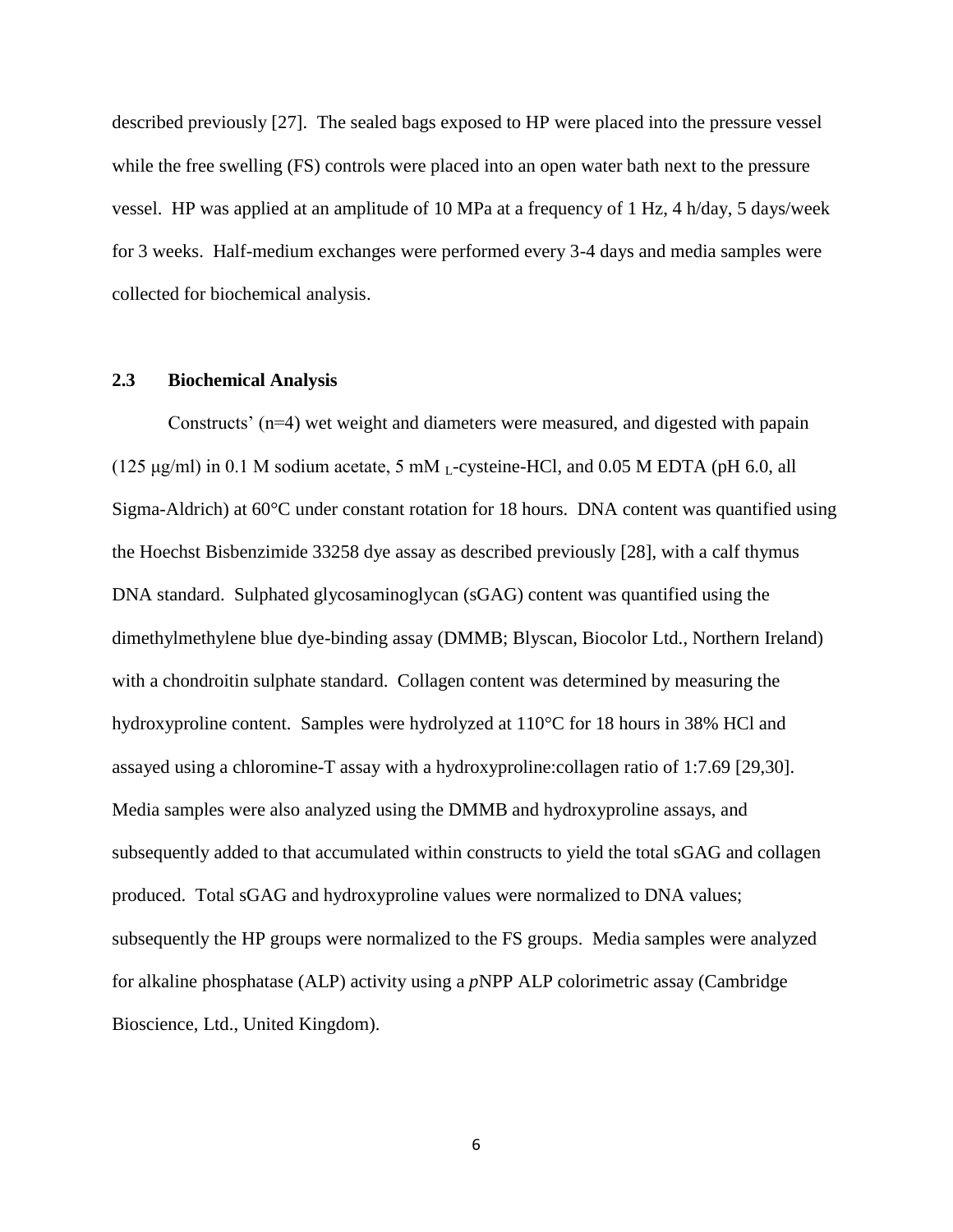### **2.4 Confocal microscopy, histology, and immunohistochemistry**

At day 21, constructs (n=2) were cut in half and fixed in 4% paraformaldehyde (Sigma-Aldrich) overnight at 4°C and rinsed with PBS. In order to examine cellular morphology and the F-actin cytoskeleton, samples were permeabilized in a 0.5% Triton-X solution, washed in PBS, incubated in a solution containing 1.5% BSA and 5 U/ml rhodamine 110-phalloidin (VWR International, Ireland) for 1 hour, and then imaged using a Zeiss 510 Meta confocal microscope at 20x magnification.

The remaining halves were dehydrated and embedded in paraffin wax. Constructs were sectioned perpendicular to the disc face yielding 5 μm thick sections. Sections were stained with either 1% alcian blue 8GX (Sigma-Aldrich, Ireland) in 0.1 M HCl for sGAG, picro-sirius red for collagen, or Fast Red TR Salt 1,5-naphthalenedisulfonate (Sigma-Aldrich, Ireland) for ALP enzyme activity. Collagen types I, II, and X were further identified through immunohistochemistry. Sections were treated with peroxidase, followed by chondroitinase ABC (Sigma-Aldrich) in a humidified environment at 37°C for one hour to permeabilize the extracellular matrix. Samples were then blocked with goat serum, and afterwards the primary antibodies for collagen types I, II, and X (mouse monoclonal, Abcam) were applied for one hour. Next, the secondary antibody (Anti-Mouse IgG biotin conjugate, Sigma-Aldrich) was added for one hour followed by incubation with ABC reagent (Vectastain PK-4000, Vector Labs) for 45 minutes. Finally the slides were developed with DAB peroxidase (Vector Labs) for 4 minutes. Samples were washed with PBS between each step, and negative and positive controls of porcine ligament (positive for type I collagen, negative for type II collagen) and cartilage (positive for type II collagen, negative for type I collagen) were also assessed.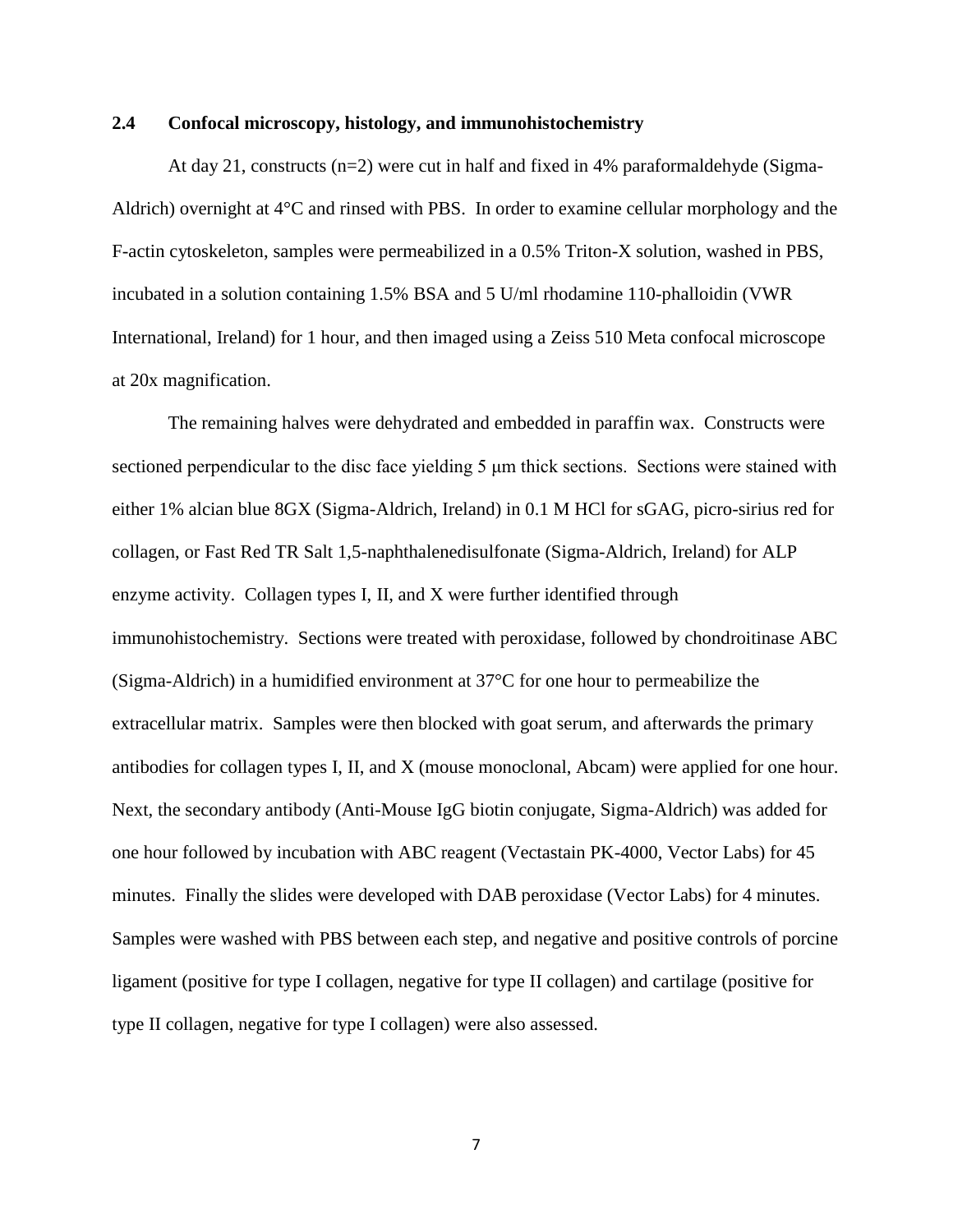### **2.5 Experimental Design**

Porcine bone marrow from one donor was cultured, exposed to HP, and analyzed. In order to examine the effects of possible donor to donor variability, the experiment was independently repeated two more times with bone marrow derived MSCs from two additional donors. Data presented in figures 1-5 is from the first donor. Figure 6 is a compilation comparing key data for all three donors. Figure 7 compares ALP activity in the media from donors 1 and 3 (insufficient media prevented such an analysis for donor 2).

## **2.6 Statistical analysis**

Statistical analysis was performed using GraphPad Prism (version 5.00, GraphPad Software) with 3-4 samples analyzed for each experimental group for every donor. Biochemical results, both numerical and graphical, are expressed in the form of mean  $\pm$  standard deviation. Differences between HP and FS samples or between agarose and fibrin were determined using a Student's t-test. A level of  $p < 0.05$  was considered significant.

#### **3. Results**

### **3.1 Cellular morphology, contraction, and proliferation**

HP had no effect on cellular morphology, proliferation, construct contraction, sGAG or collagen production when MSCs were cultured in 10 ng/ml TGF-β3, and therefore unless otherwise stated the data shown is for MSCs cultured in the presence of 1 ng/ml TGF-β3. MSCs encapsulated in agarose hydrogels retained a spherical morphology, while MSCs in fibrin hydrogels attached and spread (Fig. 1). Actin stress fiber formation was clearly evident within MSCs embedded in fibrin hydrogels. While a few attachments did form in the agarose by day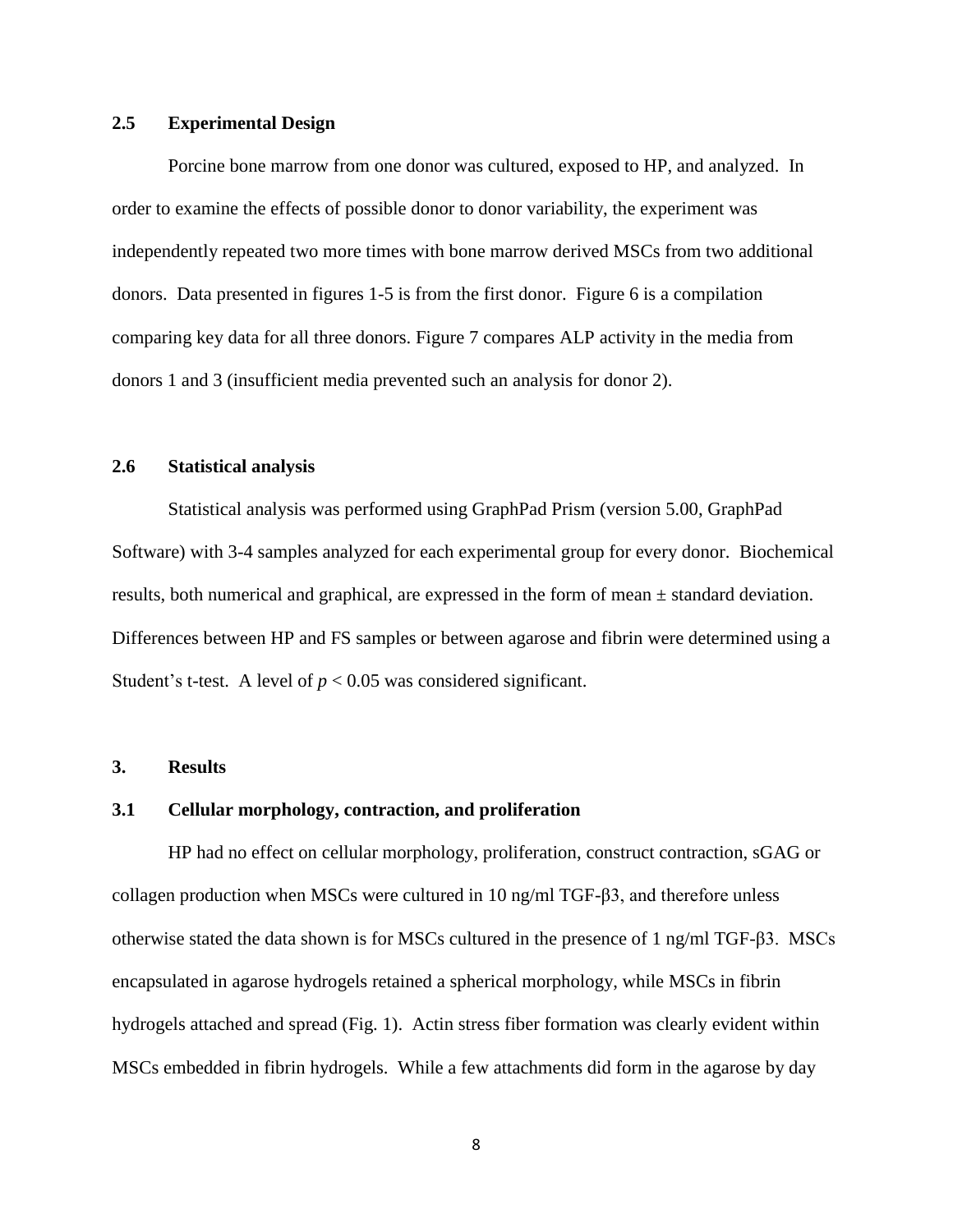21, this is due to the MSCs interacting with their own pericellular matrix (PCM) rather than any direct attachment between the MSCs and agarose, as these attachments were not observed if TGF- β3 was absent from the culture media (data not shown).

There was no contraction observed in any of the agarose hydrogels. HP was observed to suppress contraction of fibrin constructs (FS: 4.67±0.06 mm, HP: 4.83±0.06 mm). HP did not influence the DNA content in either agarose or fibrin hydrogels after 21 days in culture.

## **3.2 Extracellular matrix synthesis in fibrin and agarose hydrogels**

The sum of the extracellular matrix retained within the scaffold and released into the media was used to determine the total amount of sGAG and collagen synthesized. MSCs encapsulated in agarose synthesized significantly higher amounts of sGAG (normalized to DNA) than those seeded in fibrin (fibrin:  $5.23 \pm 1.03$ ; agarose:  $23.20 \pm 3.00$ ); however, MSCs in fibrin synthesized significantly more collagen (normalized to DNA) (agarose: 81.55±11.92; fibrin:  $109.02\pm7.03$ ) (Fig. 2). The application of HP significantly increased sGAG synthesis in fibrin hydrogels (1.4 fold increase;  $p<0.05$ ), however it had no effect in agarose constructs (Fig. 3). HP did not significantly influence collagen synthesis in either fibrin or agarose (Fig. 3).

Alcian blue and picro sirius red were used to qualitatively assess sGAG and collagen production and distribution within the hydrogels (Fig. 4). MSC seeded agarose constructs stained more intensely for Alcian Blue than MSC seeded fibrin constructs, particularly in the pericellular region. MSC seeded fibrin hydrogels stained more intensely and diffusively for picro sirius red, with staining in the agarose hydrogels again more intense in the pericellular region. In order to determine the specific types of collagen being produced, immunohistochemistry was performed for collagen types I and II (Fig. 5). There was strong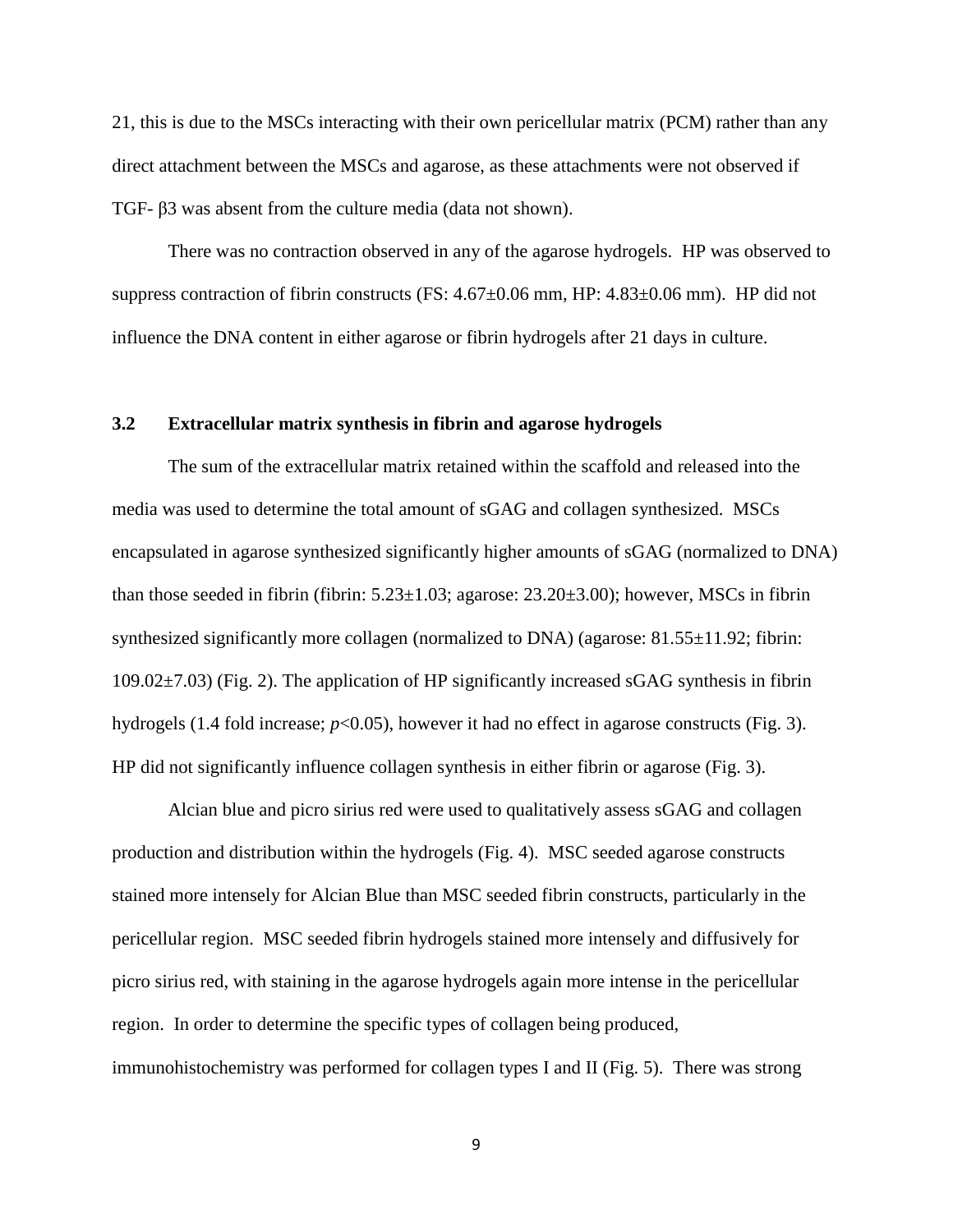pericellular staining for both collagen types in the agarose constructs. Interestingly, HP appeared to decrease collagen type I production by MSCs seeded in fibrin hydrogels, while maintaining at least comparable levels of collagen II production. HP had little to no effect on the staining intensity for either type I or II collagen within the agarose hydrogels.

### **3.3 Donor variability in response to HP**

In order to further examine the effects of HP on MSCs, this experiment was repeated using MSCs isolated from two additional donors. No significant response to loading was observed for one of the three donors (Fig. 6). Significantly less fibrin contraction was observed for donors 1 and 2 when exposed to HP, but donor 3 showed no difference due to loading. HP also significantly inhibited proliferation in donor 2. The two donors (1 and 2) in which HP inhibited fibrin contraction also demonstrated significant increases in sGAG synthesis in response to loading. Only donor 2 demonstrated a significant increase in collagen production due to HP.

## **3.4 Markers of Endochondral Ossification**

In order to assess if HP suppressed markers of hypertrophy, ALP activity in the media was first analyzed. MSCs seeded in agarose demonstrated higher levels of ALP activity than in fibrin for constructs maintained at either 1 or 10 ng/ml TGF-β3 (data for 10ng/ml provided in Fig. 7A where activity is higher). ALP activity increased with time in agarose constructs, peaking towards the end of the 21 day culture period, while ALP activity peaked at earlier time points in the fibrin hydrogels. Also, when maintained in 10 ng/ml TGF-β3, HP acted to suppress ALP activity in both fibrin and agarose hydrogels (Fig. 7B). Evidence for reduced ALP enzyme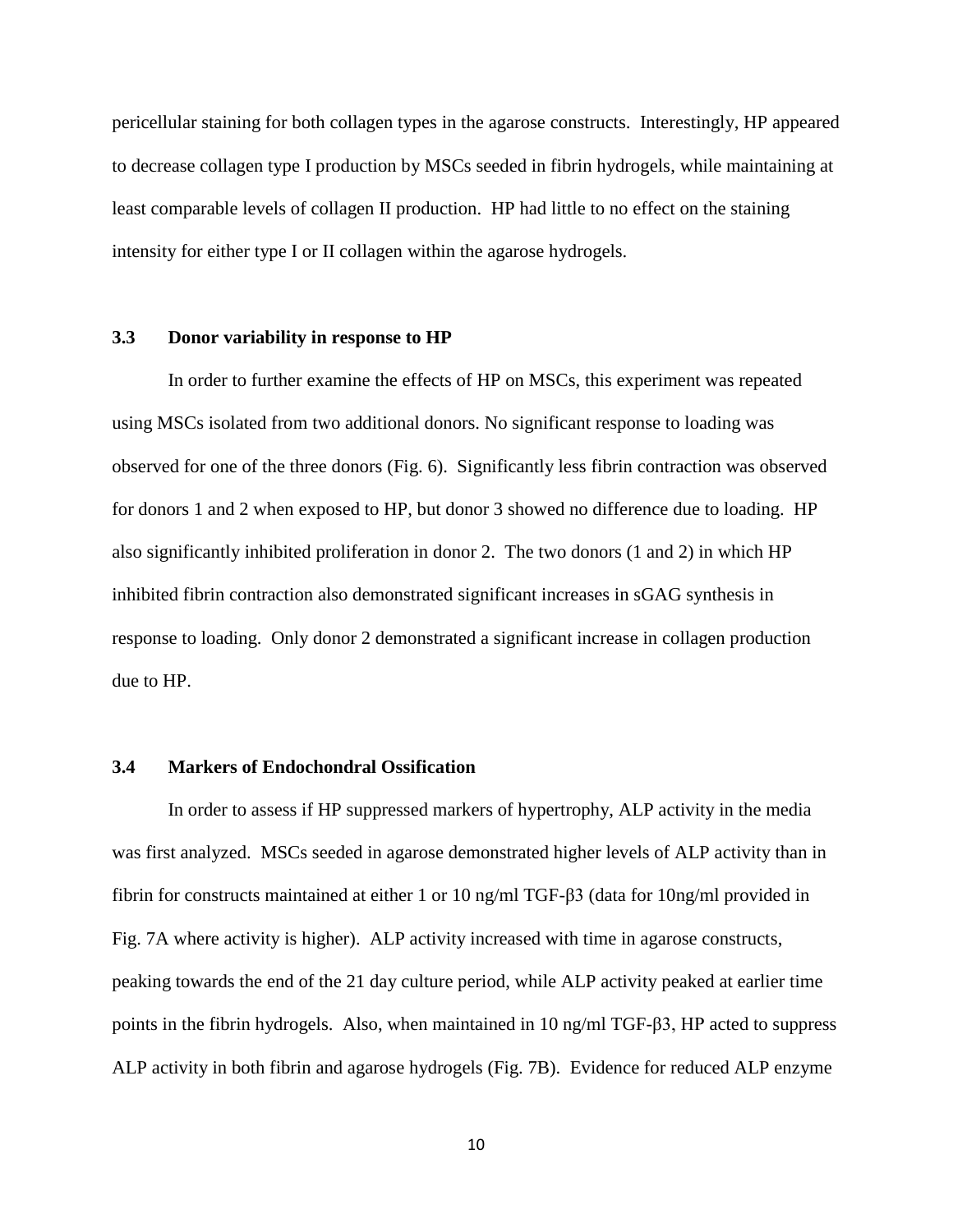activity was also observed in histological sections stained for naphthol phosphate with fast red (Fig. 7C). In spite of this, there was no noticeable difference in collagen type X staining with the application of HP in either hydrogel (data not shown).

### **4. Discussion**

Hydrostatic pressure is a key regulator of stem cell fate and has important applications in the field in cartilage tissue engineering [2]. The hypothesis under investigation in this study was that the response of MSCs to HP would depend on the hydrogel into which they were embedded. To test this hypothesis, MSCs were encapsulated into hydrogels that either prevent (agarose) or promote (fibrin) cell attachment and spreading within the construct. Since it is heavily involved with blood clots, MSC seeded fibrin hydrogels subjected to physiological levels of loading can be considered as an *in vitro* model of the spontaneous healing that occurs within osteochondral defects. Confocal microscopy revealed that MSCs embedded in fibrin hydrogels attained a spread morphology with distinct stress fiber formation, while MSCs in agarose hydrogels retained a spherical morphology. When subjected to TGF-β3 stimulation, bone marrow derived MSCs embedded in agarose hydrogels underwent more robust chondrogenesis than those in fibrin hydrogels. In spite of this, it was observed that HP only enhanced chondrogenesis of MSCs embedded in fibrin hydrogels, as evident by decreased staining for type I collagen, increased sGAG synthesis and a decrease in ALP activity. Together these results suggest that the interaction of MSCs with their local substrate regulates their response to HP.

In the current study, HP increased sGAG synthesis when MSCs were cultured in the presence of 1 ng/ml TGF-β3 but not 10 ng/ml TGF-β3. It has previously been demonstrated that MSCs exhibit a stronger chondrogenic response to mechanical cues at lower concentrations of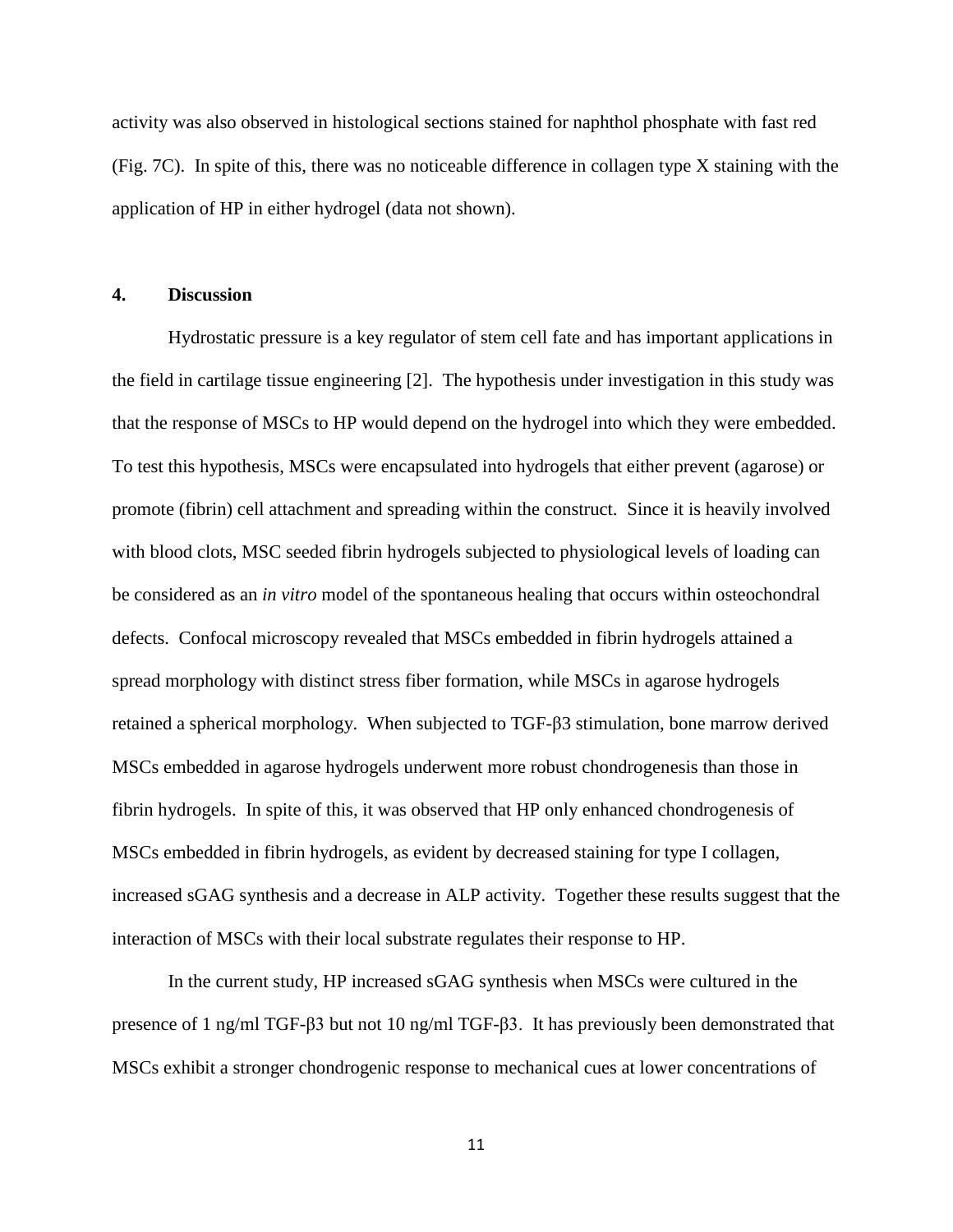TGF-β [6,31]. It has been proposed that mechanical loading and TGF-β act via similar pathways, such that high concentrations of TGF-β mask the effects of mechanical loading [31]. Further work is required to help elucidate the molecular mechanisms by which HP enhances chondrogenesis of MSCs.

Cell-matrix interactions alone are known to play a key role in determining stem cell fate [13]. Fibrin better supported MSC proliferation and collagen production relative to those in agarose; however MSCs in agarose produced significantly more sGAG. The spherical cell morphology supported by agarose may help to explain this result [25]. Also, unlike agarose, fibrin facilitates integrin mediated cellular attachment through two pairs of RGD sites [32]. In a study comparing bone marrow MSCs seeded in hydrogels conjugated with RGE (no cell attachment) or RGD (cell attachment) peptides, chondrogenic gene expression and protein synthesis were significantly decreased in the RGD modified gel [14,15]. In addition, there was a significant increase in collagen I in the presence of serum [15]. This agrees with the finding of this study where cell attachment in fibrin, and subsequent cell spreading, correlates with an increase in collagen type I synthesis and a decrease in the chondrogenic phenotype of bone marrow MSCs.

While integrin mediated cell adhesion influences chondrogenesis of MSCs, it also plays a key role in mechanotransduction. As previously discussed, fibrin facilitates integrin mediated cellular attachment through two pairs of RGD sites [32]. Integrins bind both with the extracellular matrix as well as the cytoskeleton, and they help transmit mechanical signals "outside-in" and "inside-out." Therefore integrin mediated cell attachment is thought to be a prerequisite in order for a cell to respond to mechanical forces [16–18]. Previous studies where HP has been shown to enhance chondrogenesis of bone marrow derived MSCs have generally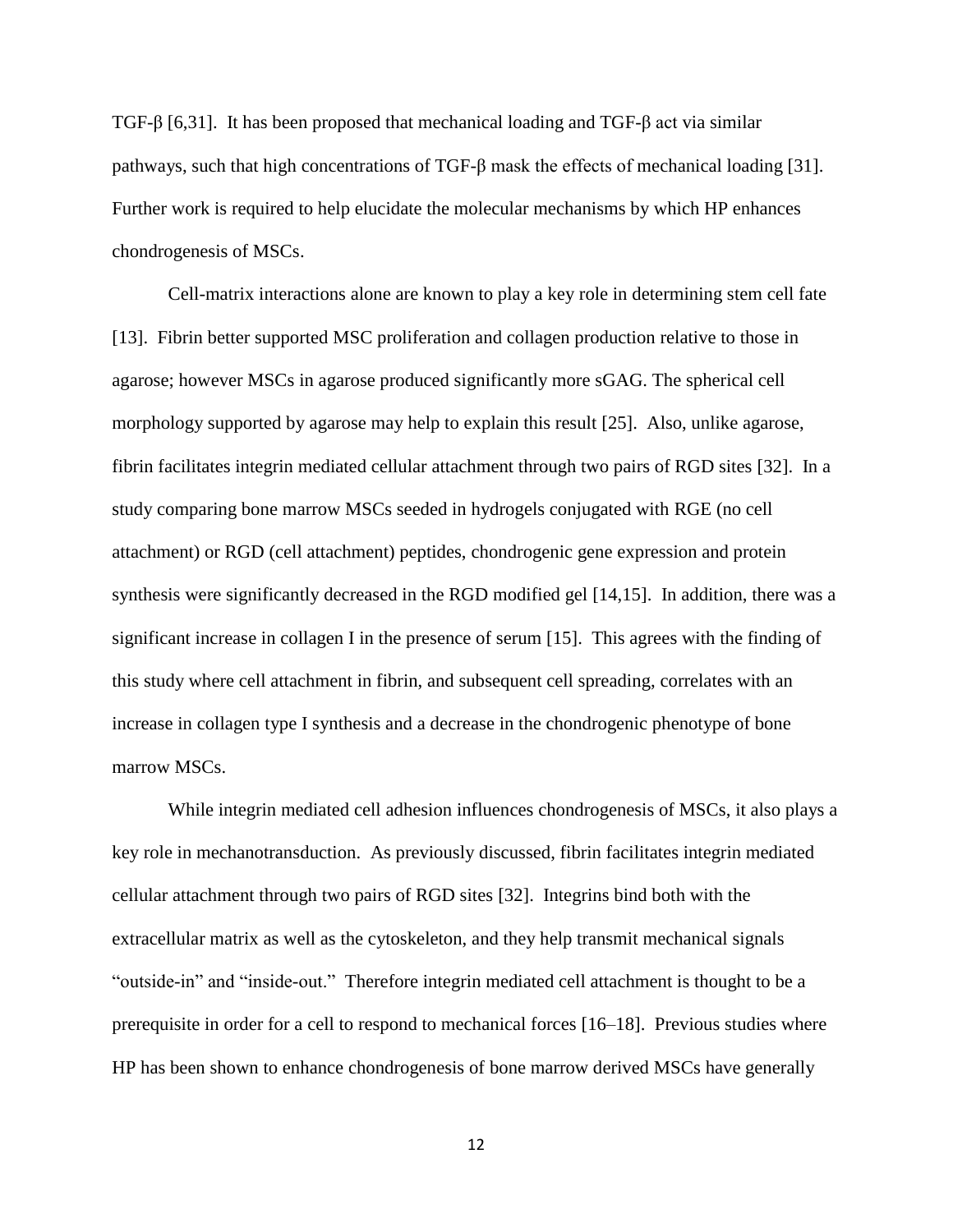used a culture system in which either cell-cell or cell-matrix attachments are facilitated [3–8], which may also explain the pro-chondrogenic response to HP observed in fibrin hydrogels in this study. Conversely, HP had little to no effect on cartilage specific matrix synthesis for MSCs seeded in agarose, which agrees with the findings of a previous study [12]. This supports our contention that formation of integrin mediated adhesions and subsequent focal adhesion assembly is necessary in order for HP to be sensed by the MSCs. Interestingly, previous studies in our lab have shown that the long term application of HP (6 weeks) can enhance chondrogenesis of MSCs embedded in agarose hydrogels [27], which could potentially be explained by cells attaching to their own PCM, which in turn facilitates integrin mediated mechanotransduction of HP. An alternative (although related) explanation for the substrate dependent response to mechanical loading is that HP is interfering with integrin mediated attachment of MSCs to the local extracellular matrix, which, as has already been discussed, can inhibit chondrogenesis of MSCs [33]. This hypothesis is supported by the finding that HP also suppressed MSC mediated contraction of fibrin hydrogels, which presumably is at least partially driven by integrin-mediated attachment of MSCs to their local extracellular environment.

Some donor variability in the response of MSCs to HP was observed. HP mediated suppression of fibrin contraction was greatest for donor 2, and this donor also demonstrated the largest differences in DNA, sGAG synthesis, and total collagen synthesis due to the application of HP. HP also decreased contraction for donor 1 and led to an increase in sGAG synthesis. Conversely, HP had no effect on any of the properties investigated for donor 3. This variable response could be due to batch to batch variability in fibrin properties, as well as differences between each donor. Previous studies have also shown a donor dependent response to HP when seeded in agarose hydrogels, providing evidence that there is inherent differences in the response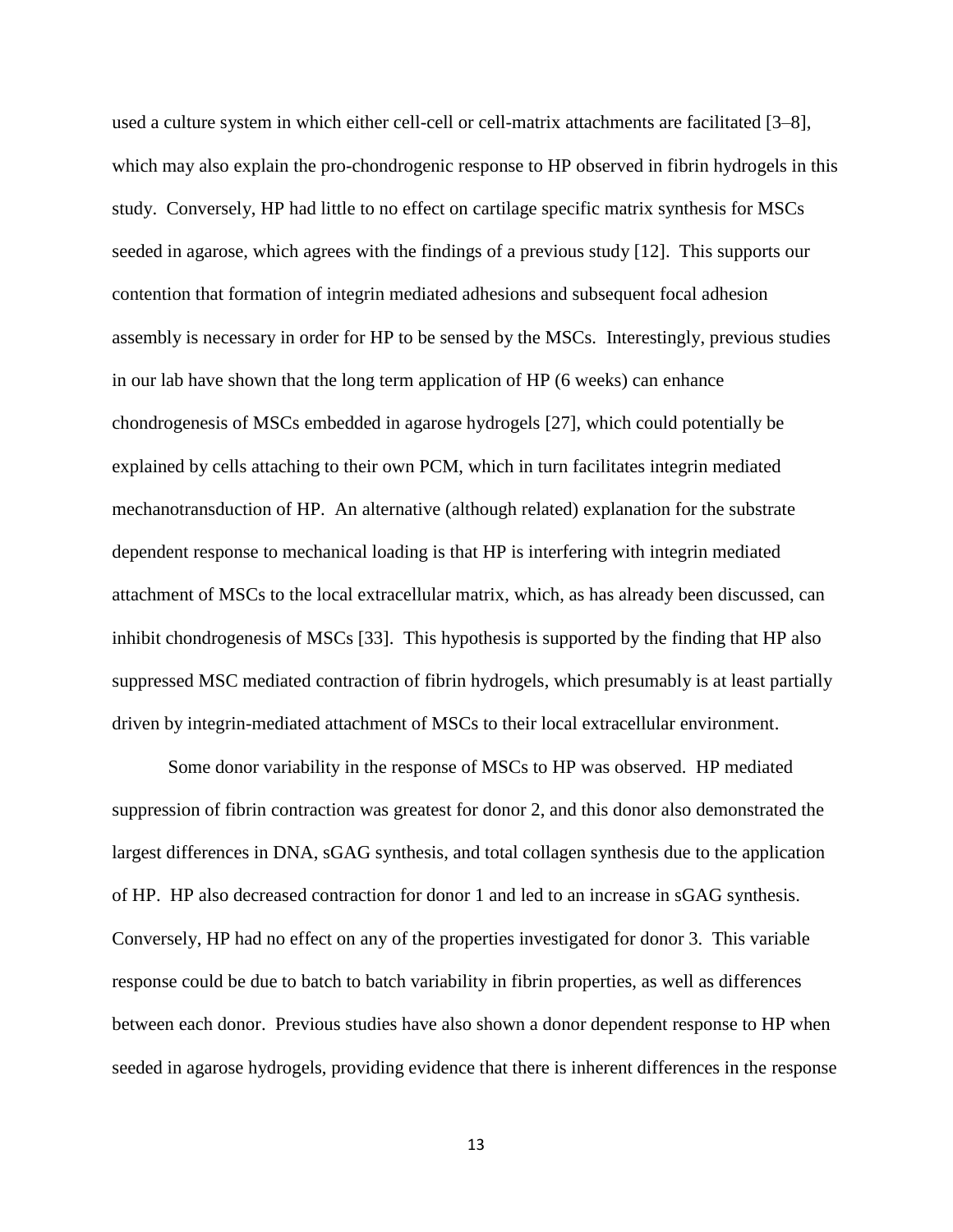of MSCs from various donors to loading [27]. Further experimentation is needed to better elucidate the extent of the donor dependent response to HP.

Hypertrophy and mineralization of cartilaginous grafts engineered using bone marrow derived MSCs has been observed in an ectopic environment [34], which lacks the mechanical signals present within synovial joints. Hydrostatic pressure, a key component of the *in vivo* joint environment, has previously been shown to suppress markers of hypertrophy and to help maintain the chondrogenic phenotype of synovial membrane derived MSCs [10]. While HP did not influence the initiation of chondrogenesis in agarose, as evident by the finding that the mechanical stimulus did not influence ECM accumulation, it did appear to suppress ALP activity, a marker of endochondral ossification. Alkaline phosphatase expression by bone marrow derived MSCs *in vitro* has been shown to correlate with endochondral ossification *in vivo* [35,36]. With increasing time in culture, MSCs embedded in agarose begin to produce their own PCM (Fig. 1, Fig. 4), which may be the mechanism by which this stimulus is transduced. Therefore, the decrease in ALP activity when exposed to HP provides further support for the hypothesis that this stimulus may play a role in inhibiting hypertrophy and terminal differentiation of chondrogenically primed MSCs. Understanding how joint specific factors, such as mechanical cues and the local oxygen tension, regulate the endochondral phenotype is a key challenge for the successful translation of stem cell based therapies for articular cartilage repair [37].

#### **5. Conclusion**

In conclusion, we have demonstrated that hydrostatic pressure can enhance chondrogenesis of bone marrow derived MSCs in a biomaterial substrate dependant manner.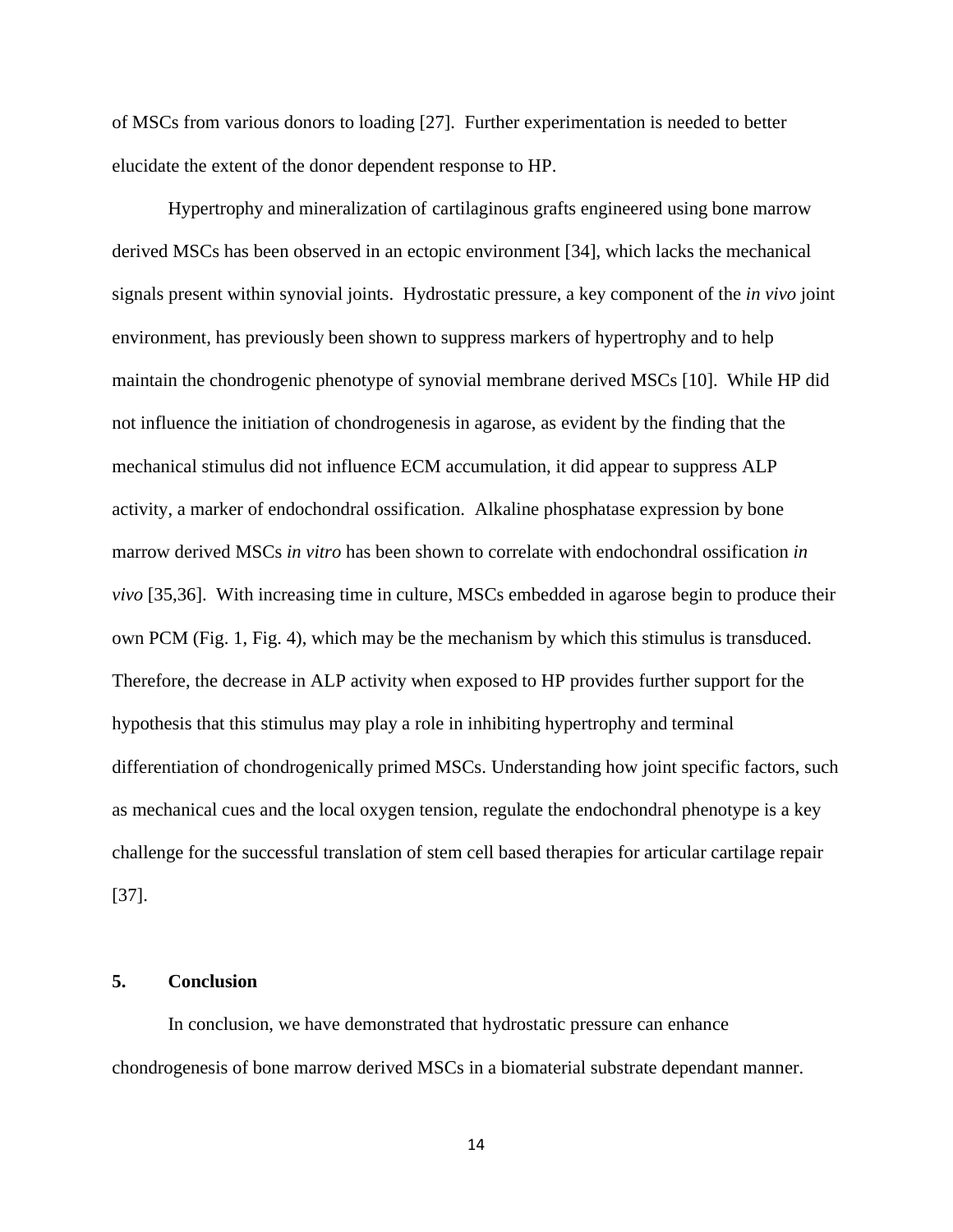Furthermore, not only does HP have an effect on chondrogenic induction of MSCs, it would also appear to play a key role in the maintenance of a chondrogenic phenotype. Further understanding of the interplay between cell-matrix interactions and the extrinsic mechanical environment regulating chondrogenesis of MSCs is needed in order to improve stem cell based cartilage regeneration therapies.

## **6. Acknowledgements**

This study was supported by a President of Ireland Young Researcher Award from Science Foundation Ireland (08/Y15/B1336), funding from a European Research Council Starter Grant (No. 258463) and a Naughton Graduate Fellowship.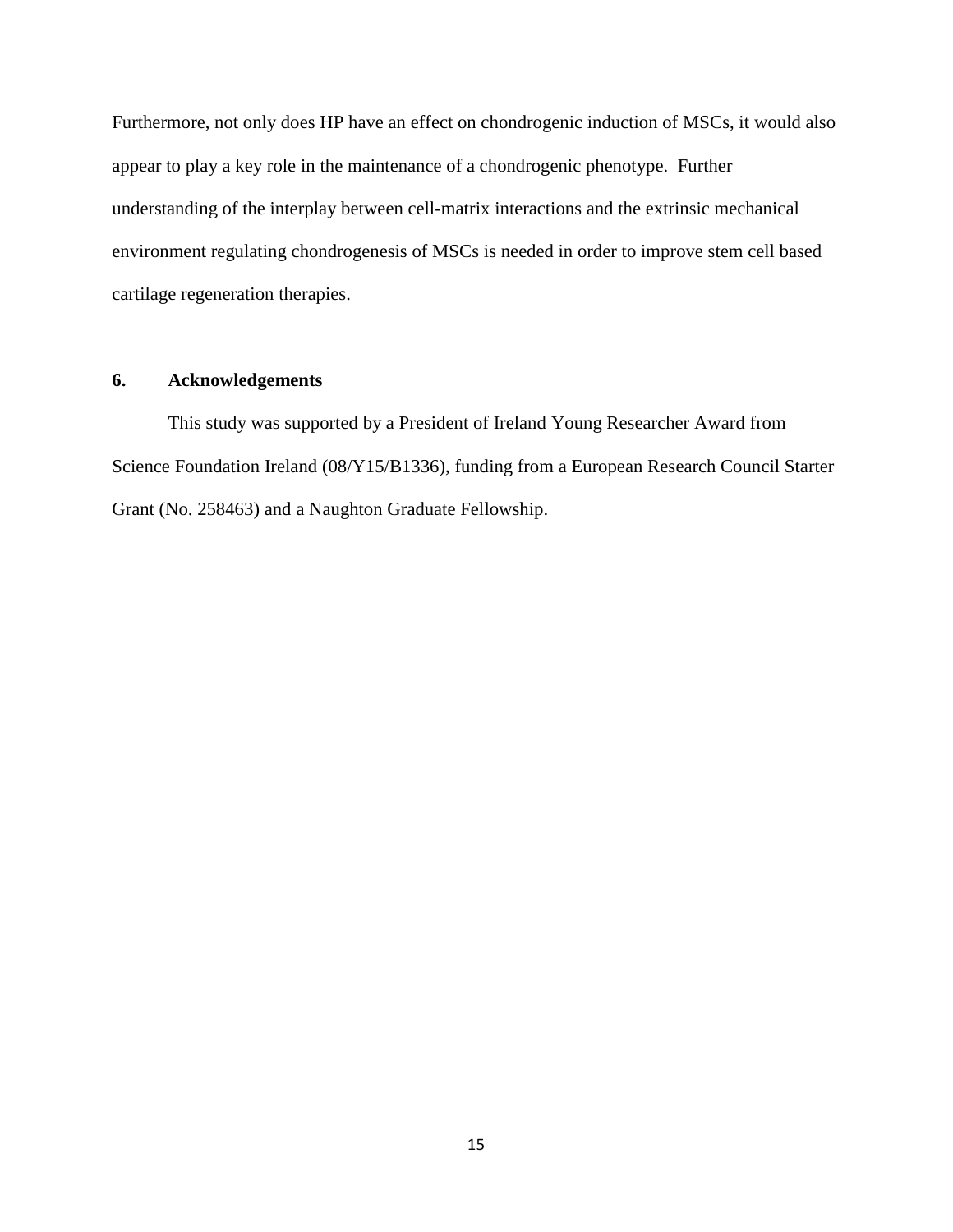# **7. References**

- [1] Kelly DJ, Jacobs CR. The role of mechanical signals in regulating chondrogenesis and osteogenesis of mesenchymal stem cells. Birth Defect Res C 2010;90:75–85.
- [2] Elder BD, Athanasiou KA. Hydrostatic pressure in articular cartilage tissue engineering: from chondrocytes to tissue regeneration. Tissue Eng Part B Rev 2009;15:43–53.
- [3] Angele P, Yoo JU, Smith C, Mansour J, Jepsen KJ, Nerlich M, Johnstone B. Cyclic hydrostatic pressure enhances the chondrogenic phenotype of human mesenchymal progenitor cells differentiated in vitro. J. Orthop. Res 2003;21:451–7.
- [4] Miyanishi K, Trindade MCD, Lindsey DP, Beaupré GS, Carter DR, Goodman SB, Schurman DJ, Smith RL. Dose- and time-dependent effects of cyclic hydrostatic pressure on transforming growth factor-beta3-induced chondrogenesis by adult human mesenchymal stem cells in vitro. Tissue Eng 2006;12:2253–62.
- [5] Wagner DR, Lindsey DP, Li KW, Tummala P, Chandran SE, Smith RL, Longaker MT, Carter DR, Beaupre GS. Hydrostatic pressure enhances chondrogenic differentiation of human bone marrow stromal cells in osteochondrogenic medium. Ann Biomed Eng 2008;36:813–20.
- [6] Miyanishi K, Trindade MCD, Lindsey DP, Beaupré GS, Carter DR, Goodman SB, Schurman DJ, Smith RL. Effects of hydrostatic pressure and transforming growth factorbeta 3 on adult human mesenchymal stem cell chondrogenesis in vitro. Tissue Eng. 2006;12:1419–28.
- [7] Ogawa R, Mizuno S, Murphy GF, Orgill DP. The Effect of Hydrostatic Pressure on Three-Dimensional Chondroinduction of Human Adipose–Derived Stem Cells. Tissue Engineering Part A 2009;15:2937–45.
- [8] Luo Z-J, Seedhom BB. Light and low-frequency pulsatile hydrostatic pressure enhances extracellular matrix formation by bone marrow mesenchymal cells: An in-vitro study with special reference to cartilage repair. Proceedings of the Institution of Mechanical Engineers, Part H: Journal of Engineering in Medicine 2007;221:499 –507.
- [9] Wong M, Siegrist M, Goodwin K. Cyclic tensile strain and cyclic hydrostatic pressure differentially regulate expression of hypertrophic markers in primary chondrocytes. Bone 2003;33:685–93.
- [10] Vinardell T, Rolfe RA, Buckley CT, Meyer EG, Ahearne M, Murphy P, Kelly DJ. Hydrostatic pressure acts to stabilise a chondrogenic phenotype in porcine joint tissue derived stem cells. European Cells and Materials 2012;23:121–34.
- [11] Zeiter S, Lezuo P, Ito K. Effect of TGF β1, BMP-2 and hydraulic pressure on chondrogenic differentiation of bovine bone marrow mesenchymal stromal cells. Biorheology 2009;46:45–55.
- [12] Finger AR, Sargent CY, Dulaney KO, Bernacki SH, Loboa EG. Differential effects on messenger ribonucleic acid expression by bone marrow-derived human mesenchymal stem cells seeded in agarose constructs due to ramped and steady applications of cyclic hydrostatic pressure. Tissue Eng 2007;13:1151–8.
- [13] Steward AJ, Liu Y, Wagner DR. Engineering cell attachments to scaffolds in cartilage tissue engineering. JOM 2011;63:74–82.
- [14] Connelly JT, García AJ, Levenston ME. Inhibition of in vitro chondrogenesis in RGDmodified three-dimensional alginate gels. Biomaterials 2007;28:1071–83.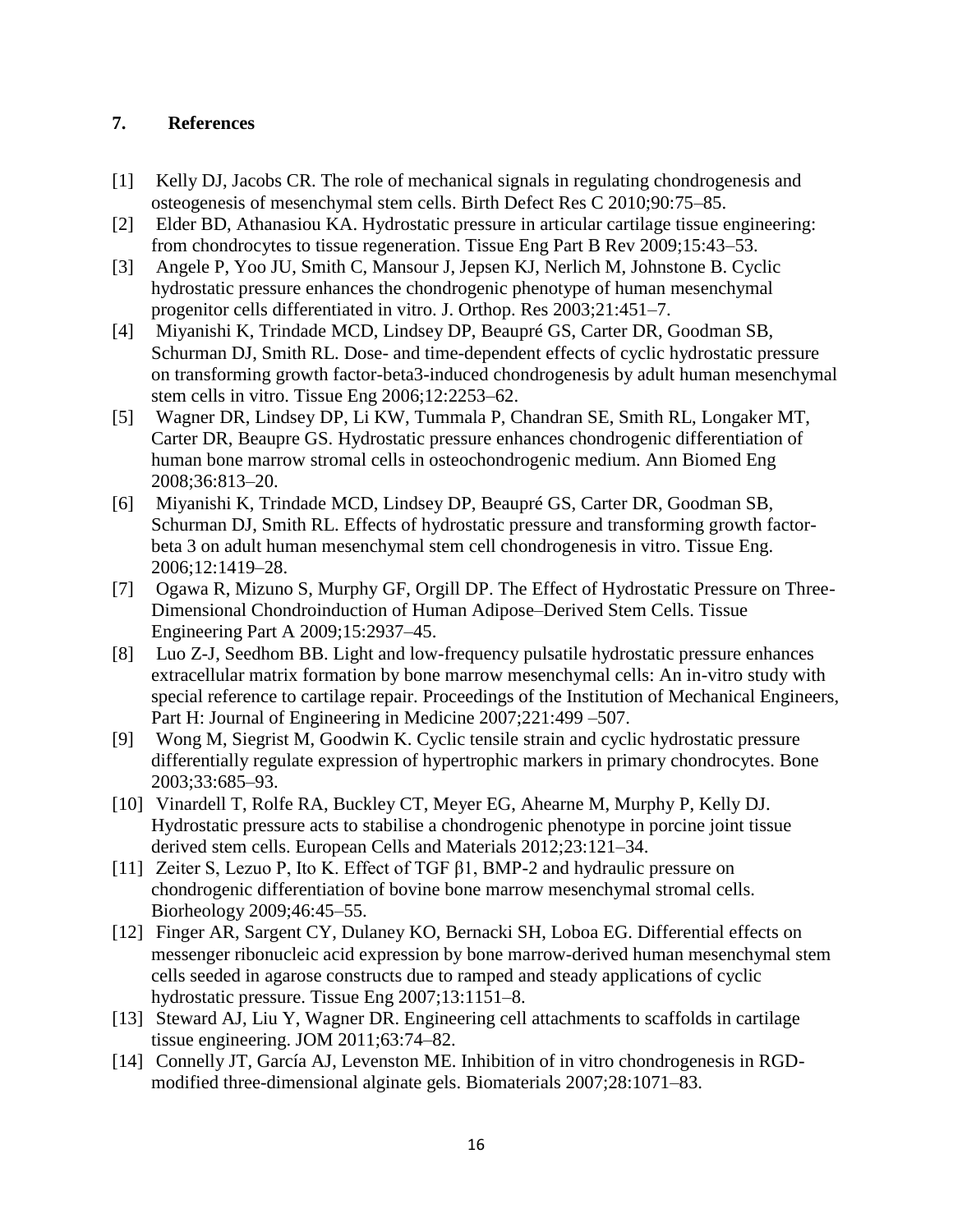- [15] Connelly JT, Garcia AJ, Levenston ME. Interactions between integrin ligand density and cytoskeletal integrity regulate BMSC chondrogenesis. Journal of Cellular Physiology 2008;217.
- [16] Giancotti FG, Ruoslahti E. Integrin signaling. Science 1999;285:1028.
- [17] Schwartz MA, Schaller MD, Ginsberg MH. Integrins: Emerging Paradigms of Signal Transduction. Annu. Rev. Cell Dev. Biol. 1995;11:549–99.
- [18] Wang N, Butler J, Ingber D. Mechanotransduction across the cell surface and through the cytoskeleton. Science 1993;260:1124 –1127.
- [19] Arnsdorf EJ, Tummala P, Kwon RY, Jacobs CR. Mechanically induced osteogenic differentiation – the role of RhoA, ROCKII and cytoskeletal dynamics. Journal of Cell Science 2009;122:546 – 553.
- [20] Elder SH, Sanders SW, McCulley WR, Marr ML, Shim JW, Hasty KA. Chondrocyte response to cyclic hydrostatic pressure in alginate versus pellet culture. J. Orthop. Res 2006;24:740–7.
- [21] Gorodetsky R, Vexler A, Shamir M, An J, Levdansky L, Shimeliovich I, Marx G. New cell attachment peptide sequences from conserved epitopes in the carboxy termini of fibrinogen. Exp. Cell Res 2003;287:116–29.
- [22] Ho W, Tawil B, Dunn JCY, Wu BM. The Behavior of Human Mesenchymal Stem Cells in 3D Fibrin Clots: Dependence on Fibrinogen Concentration and Clot Structure. Tissue Engineering 2006;12:1587–95.
- [23] Thorpe SD, Buckley CT, Vinardell T, O'Brien FJ, Campbell VA, Kelly DJ. Dynamic compression can inhibit chondrogenesis of mesenchymal stem cells. Biochem. Biophys. Res. Commun 2008;377:458–62.
- [24] Thorpe SD, Buckley CT, Vinardell T, O'Brien FJ, Campbell VA, Kelly DJ. The Response of Bone Marrow-Derived Mesenchymal Stem Cells to Dynamic Compression Following TGF-β3 Induced Chondrogenic Differentiation. Ann Biomed Eng 2010;38:2896–909.
- [25] Benya PD, Shaffer JD. Dedifferentiated chondrocytes reexpress the differentiated collagen phenotype when cultured in agarose gels. Cell 1982;30:215–24.
- [26] Lennon DP, Caplan AI. Isolation of human marrow-derived mesenchymal stem cells. Experimental Hematology 2006;34:1604–5.
- [27] Meyer EG, Buckley CT, Steward AJ, Kelly DJ. The effect of cyclic hydrostatic pressure on the functional development of cartilaginous tissues engineered using bone marrow derived mesenchymal stem cells. Jmbbm 2011;4:1257–65.
- [28] Kim Y-J, Sah RLY, Doong J-YH, Grodzinsky AJ. Fluorometric assay of DNA in cartilage explants using Hoechst 33258. Analytical Biochemistry 1988;174:168–76.
- [29] Kafienah W, Sims TJ. Biochemical methods for the analysis of tissue-engineered cartilage. Methods in Molecular Biology (Clifton, NJ) 2004;238:217–30.
- [30] Ignat'eva NY, Danilov NA, Averkiev SV, Obrezkova MV, Lunin VV, Sobol' EN. Determination of hydroxyproline in tissues and the evaluation of the collagen content of the tissues. J Anal Chem 2007;62:51–7.
- [31] Li Z, Kupcsik L, Yao S, Alini M, Stoddart MJ. Mechanical load modulates chondrogenesis of human mesenchymal stem cells through the TGF‐β pathway. Journal of Cellular and Molecular Medicine 2010;14:1338–46.
- [32] Cheresh DA, Berliner SA, Vicente V, Ruggeri ZM. Recognition of distinct adhesive sites on fibrinogen by related integrins on platelets and endothelial cells. Cell 1989;58:945–53.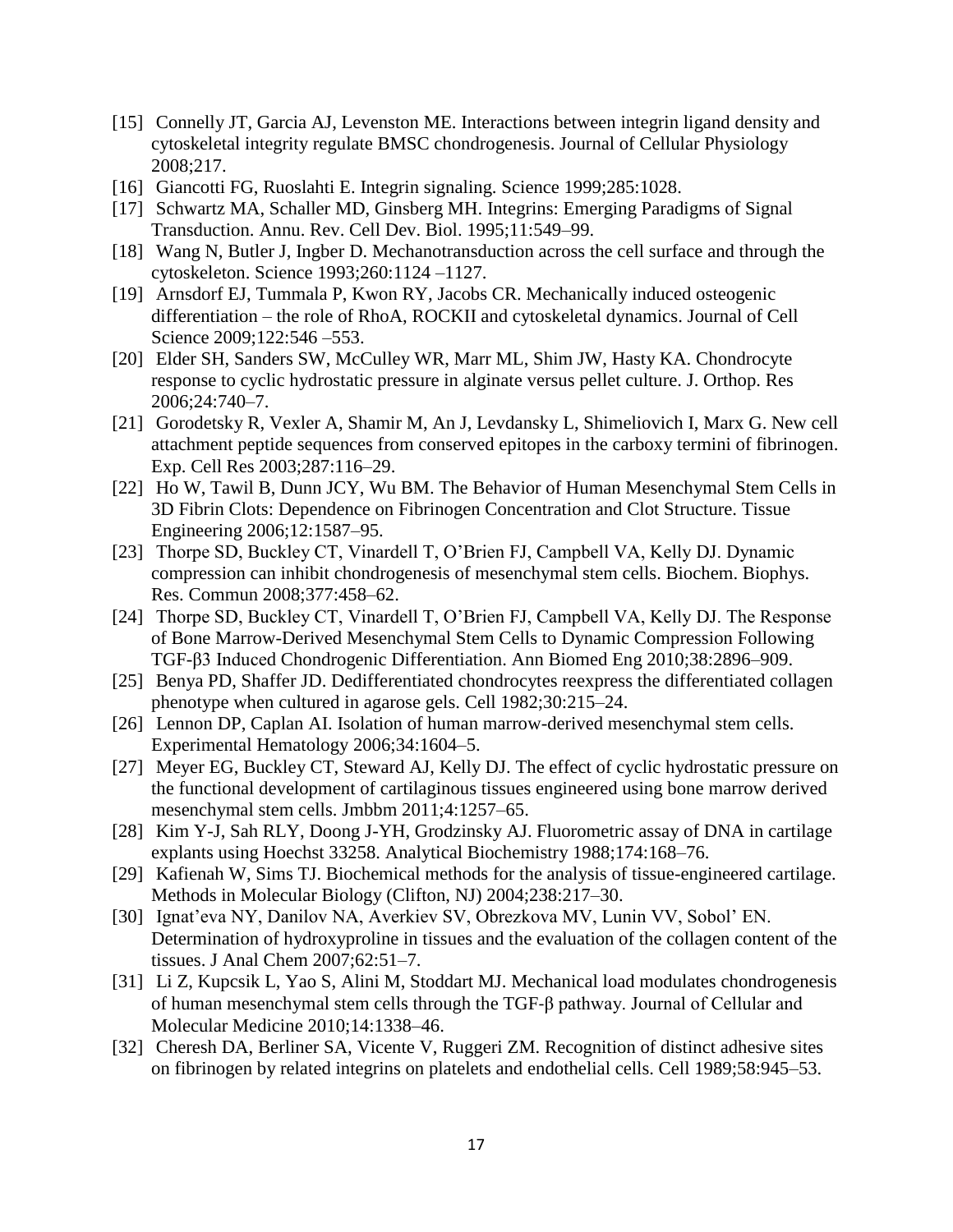- [33] Parkkinen JJ, Lammi MJ, Inkinen R, Jortikka M, Tammi M, Virtanen I, Helminen HJ. Influence of short‐term hydrostatic pressure on organization of stress fibers in cultured chondrocytes. Journal of Orthopaedic Research 1995;13:495–502.
- [34] Vinardell T, Sheehy E, Buckley C, Kelly D. A comparison of the functionality and in vivo phenotypic stability of cartilaginous tissues engineered from different stem cells sources. Tissue Engineering 2012;In Press.
- [35] Dickhut A, Pelttari K, Janicki P, Wagner W, Eckstein V, Egermann M, Richter W. Calcification or dedifferentiation: requirement to lock mesenchymal stem cells in a desired differentiation stage. Journal of Cellular Physiology 2009;219:219–26.
- [36] Pelttari K, Winter A, Steck E, Goetzke K, Hennig T, Ochs BG, Aigner T, Richter W. Premature induction of hypertrophy during in vitro chondrogenesis of human mesenchymal stem cells correlates with calcification and vascular invasion after ectopic transplantation in SCID mice. Arthritis & Rheumatism 2006;54:3254–66.
- [37] Sheehy EJ, Buckley CT, Kelly DJ. Oxygen tension regulates the osteogenic, chondrogenic and endochondral phenotype of bone marrow derived mesenchymal stem cells. Biochemical and Biophysical Research Communications 2012;417:305–10.

**Figure Legends**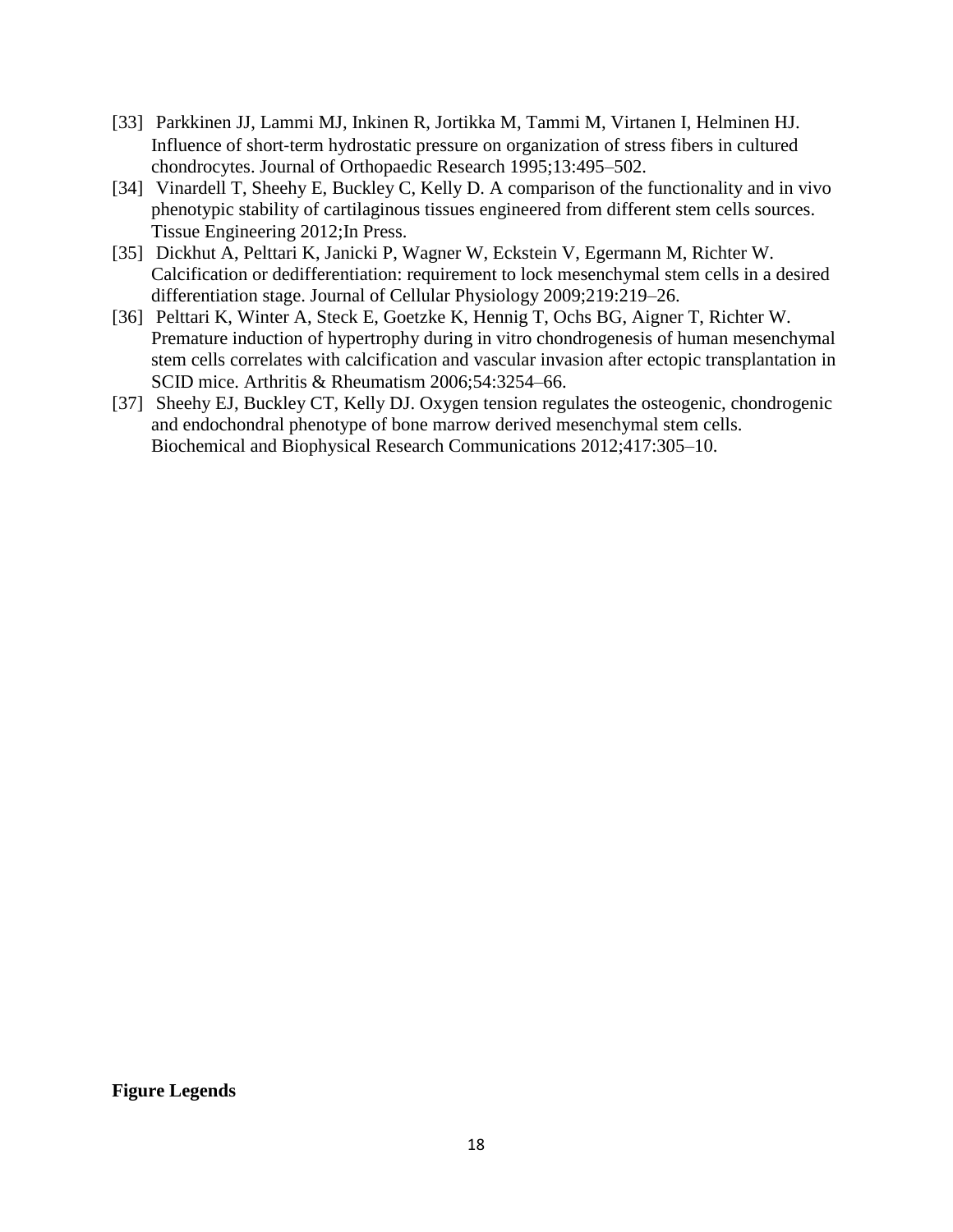**Fig. 1.** Representative confocal microscopy images of MSCs from Donor 1 seeded in either agarose (top) or fibrin (bottom) hydrogels at day 21 for both FS and HP groups.

**Fig. 2.** (A) Total sGAG/DNA of FS constructs. (B) Total collagen/DNA of FS constructs. Data is for Donor 1 ( $n=4$ ). \* $p<0.05$  indicates a significant difference between agarose and fibrin groups.

**Fig. 3.** (A) Total sGAG/DNA normalized to FS condition. (B) Total collagen/DNA normalized to FS condition. Data is for Donor 1 ( $n=4$ ).  $\frac{k}{2}$  /0.05 indicates a significant difference between FS and HP groups.

**Fig. 4.** Representative alcian blue and picro sirius red images of MSCs from Donor 1 seeded in either agarose (top) or fibrin (bottom) hydrogels at day 21 for both FS and HP groups.

**Fig. 5.** Representative collagen types I and II images of MSCs from Donor 1 seeded in either agarose (top) or fibrin (bottom) hydrogels at day 21 for both FS and HP groups.

**Fig. 6.** (A). Diameters, (B) DNA content, (C) total sGAG produced normalized to DNA content, and (D) total collagen produced normalized to DNA content for fibrin hydrogels. Data shown for all three donors and HP groups were normalized to FS groups.  $*_{p<0.05}$  indicates a significant difference between FS and HP groups.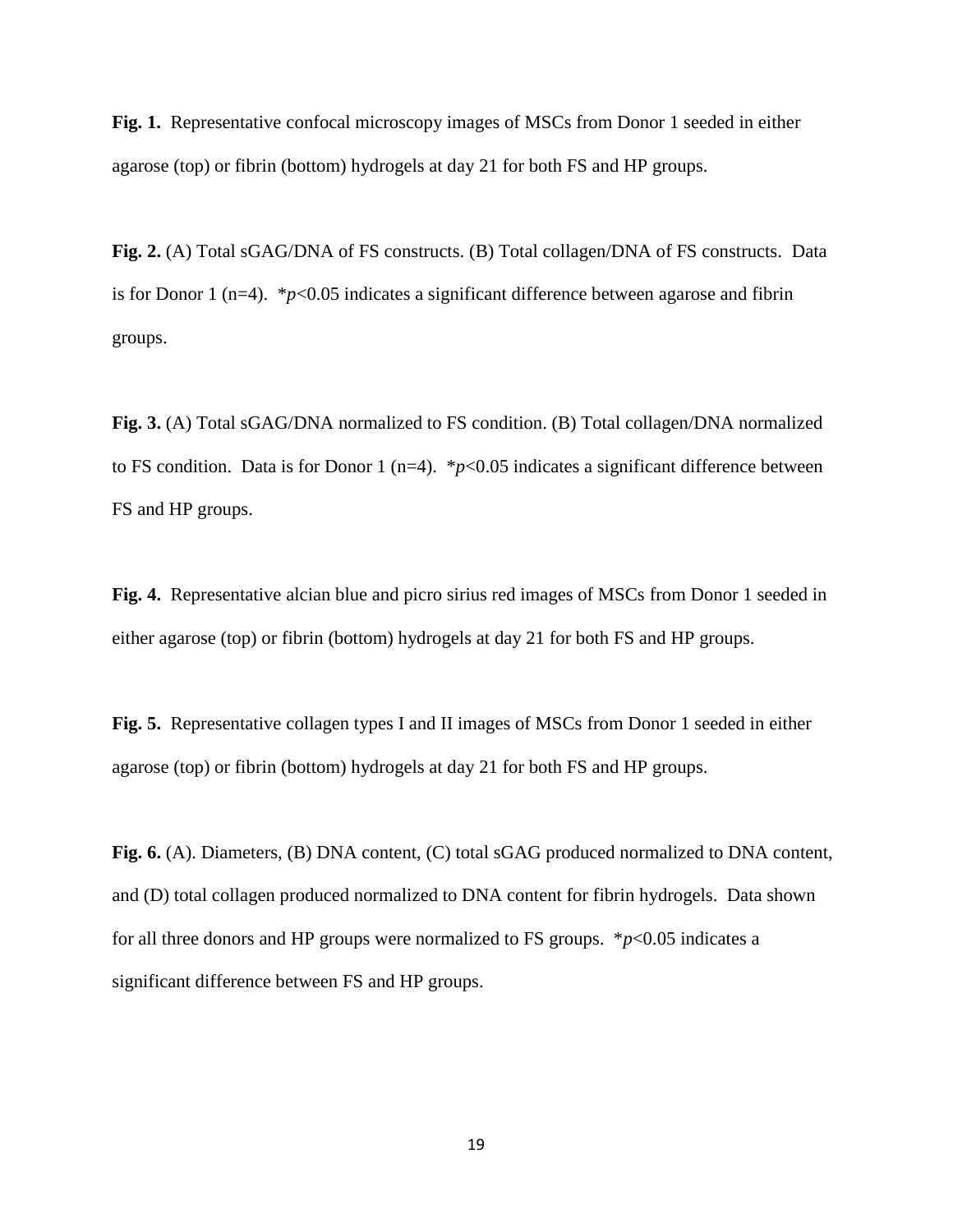Fig. 7. (A) Quantity of ALP activity (normalized to DNA) released to the media over the three week culture period for Donors 1 and 3 in both agarose and fibrin hydrogels in 10 ng/ml TGFβ3. (B) Quantity of ALP activity (normalized to DNA) for HP groups normalized to FS groups for two replicates cultured in 1 and 10 ng/ml TGF-β3. For both Donor 1 and 3, the media was analyzed in triplicate for these assays. However, as constructs were pooled during loading, it can be argued that these triplicates are not independent and hence a statistical analysis was not performed. Insufficient media was available from donor 2 to facilitate undertaking this specific assay. (C) Representative sections stained for ALP enzyme activity for MSCs from Donor 3 seeded in either agarose (left) or fibrin (right) hydrogels at day 21 for both FS and HP groups supplemented with 10ng/ml of TGF-β3. No noticeable differences were observed for constructs supplemented with 1 ng/ml of TGF-β3.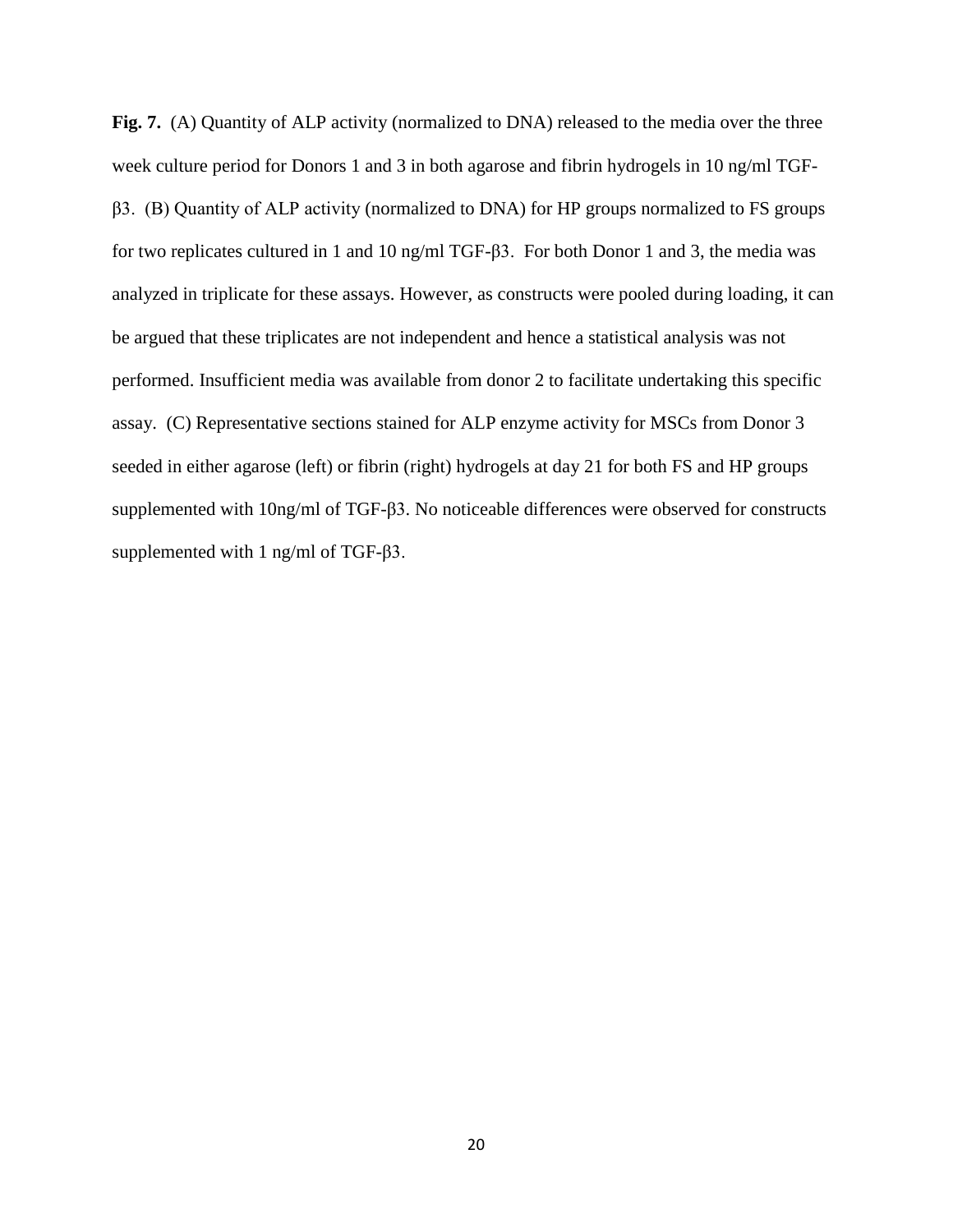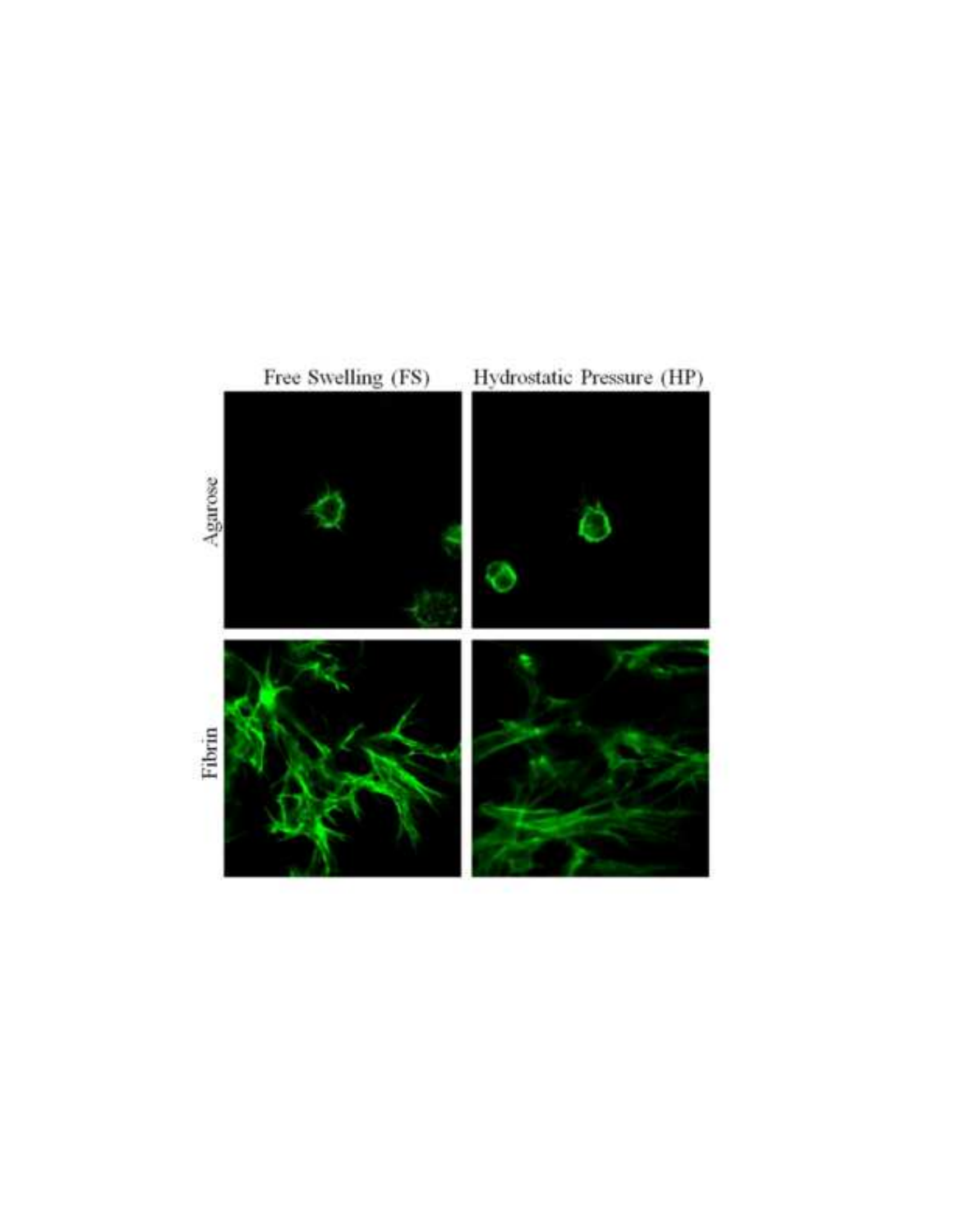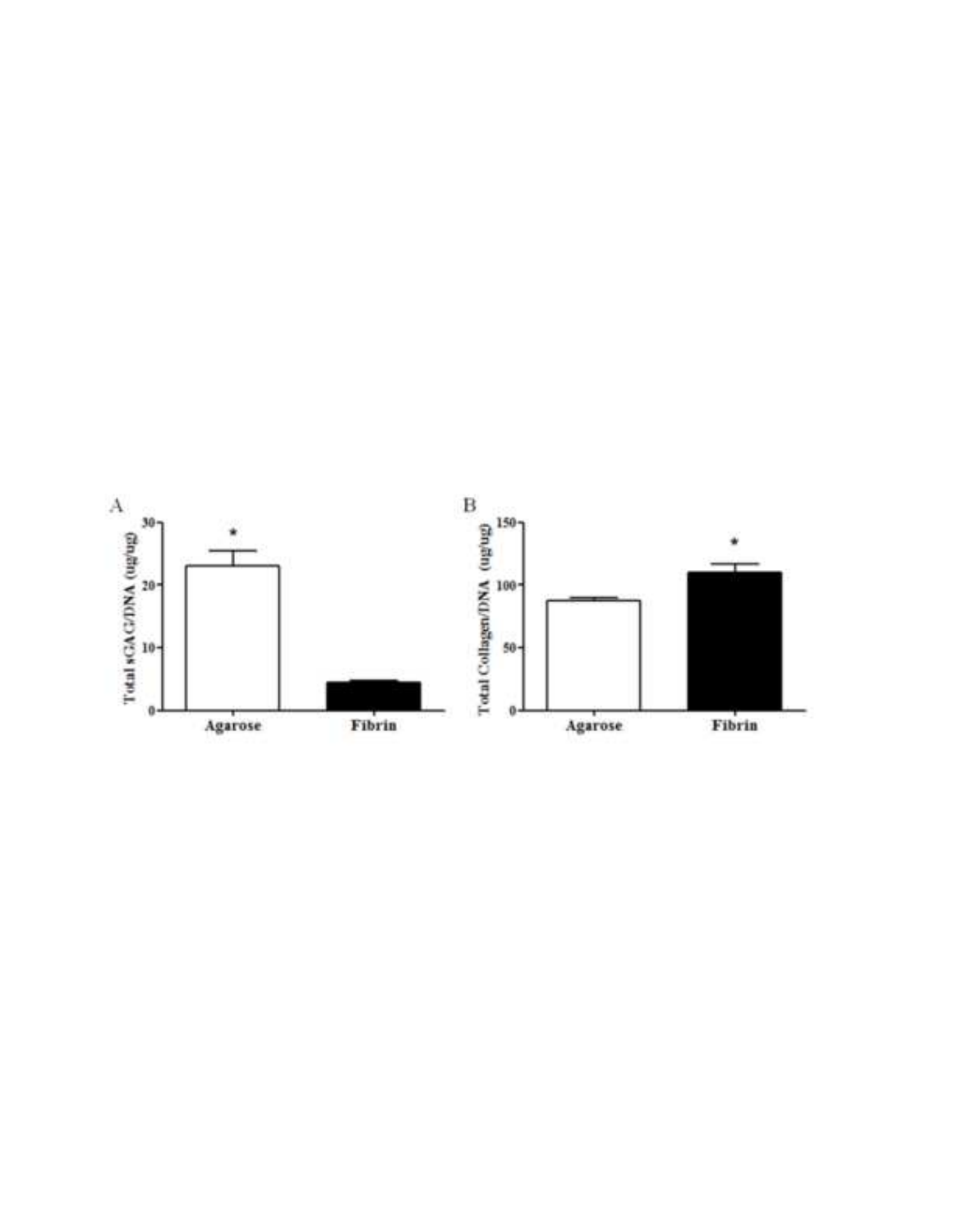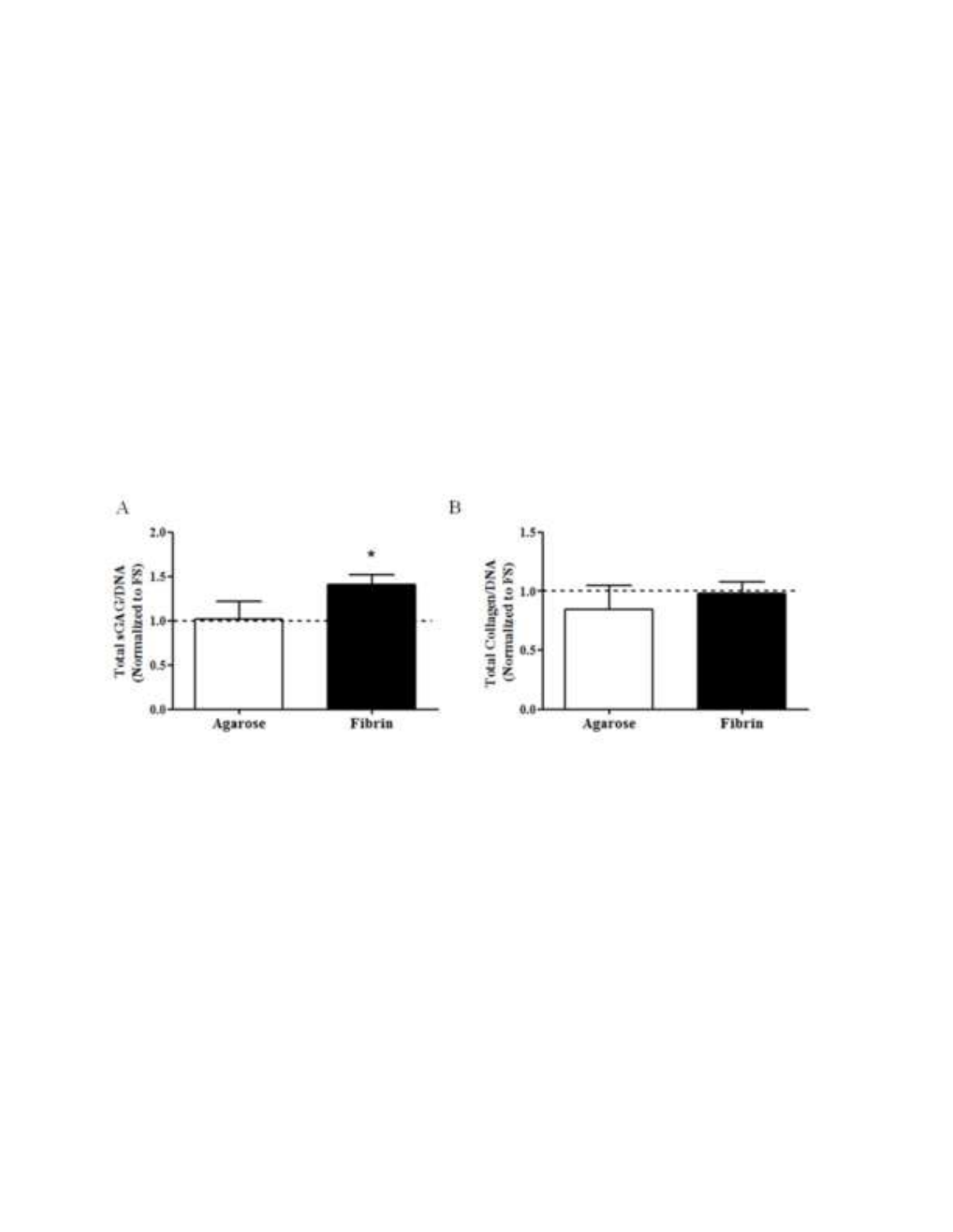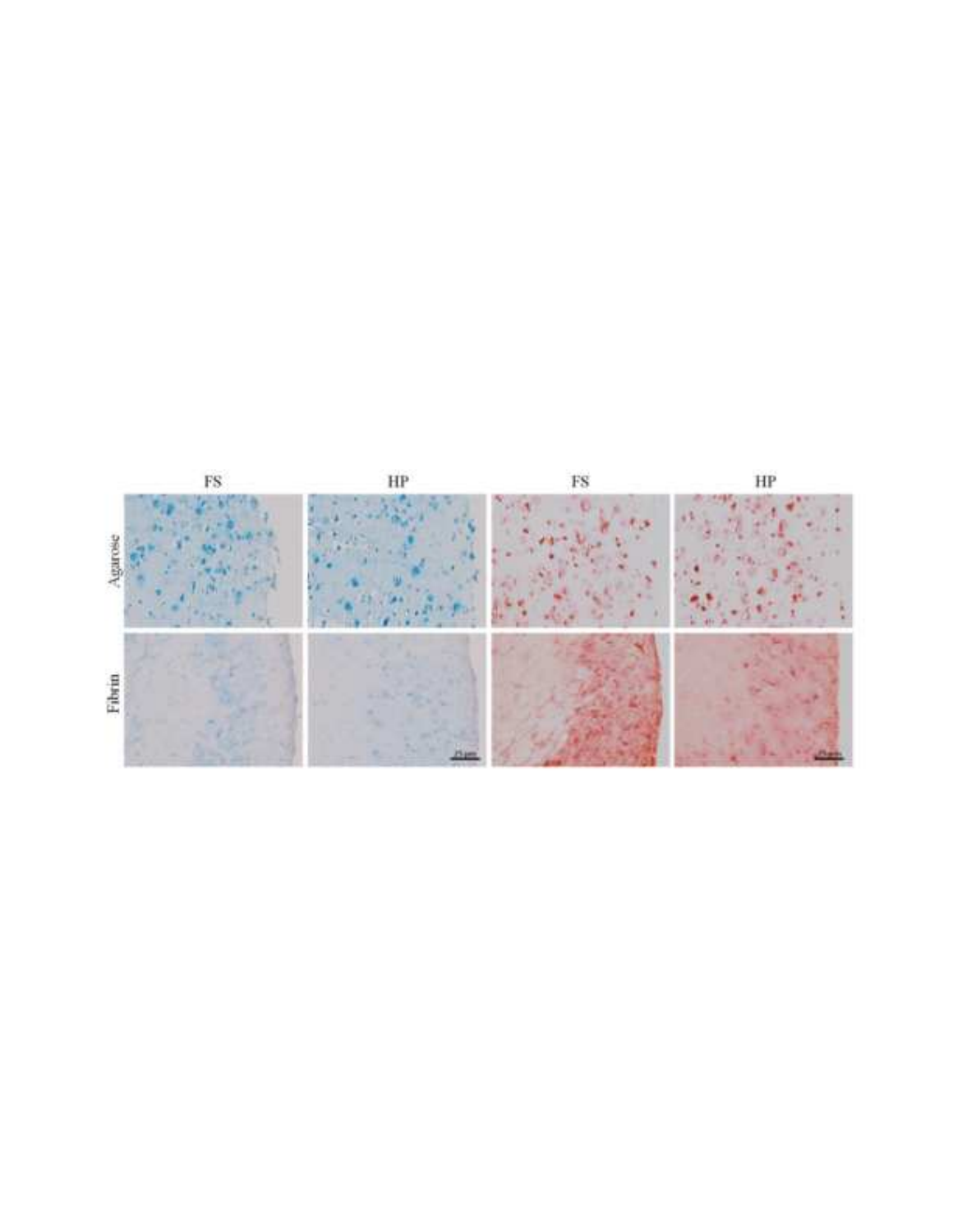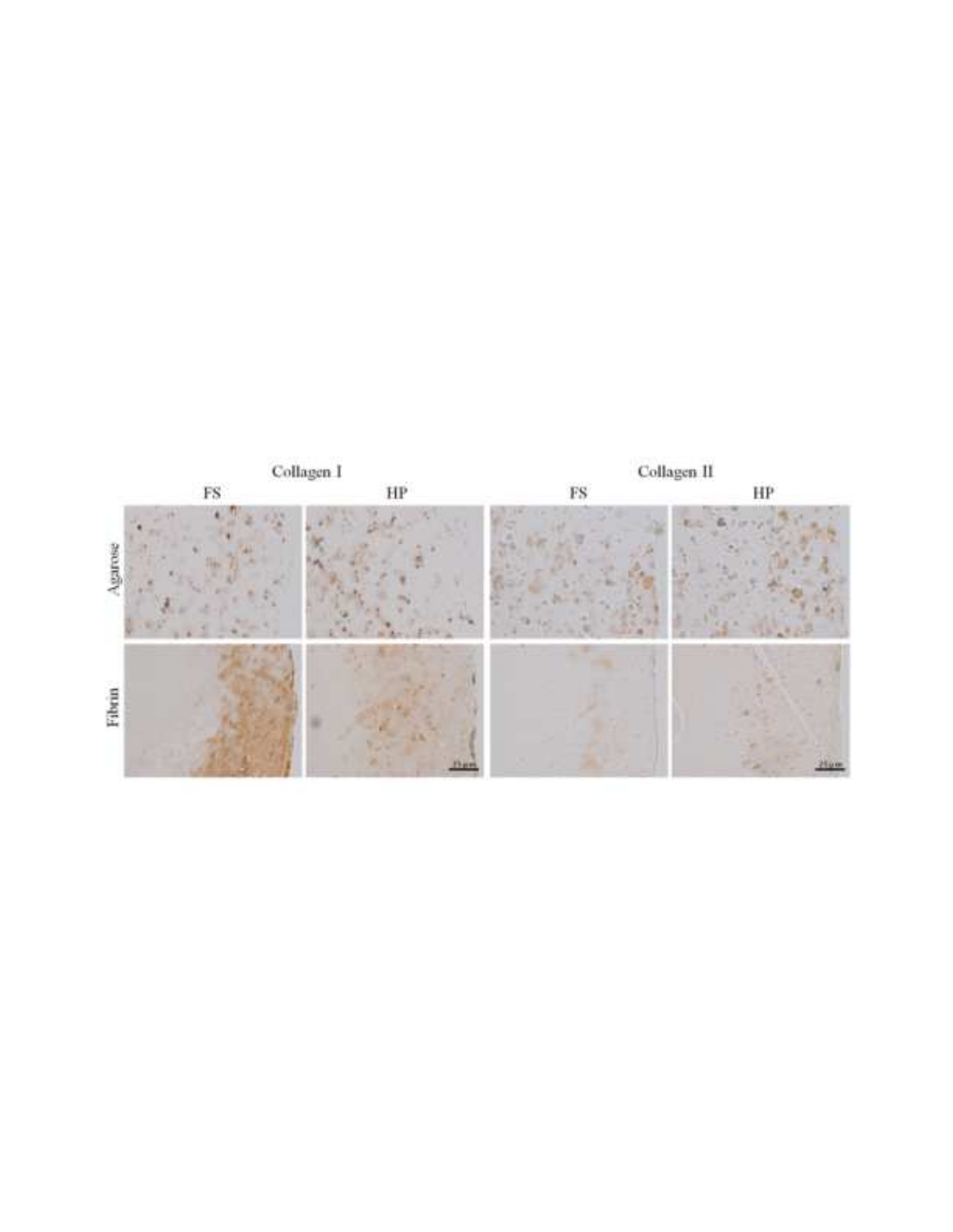